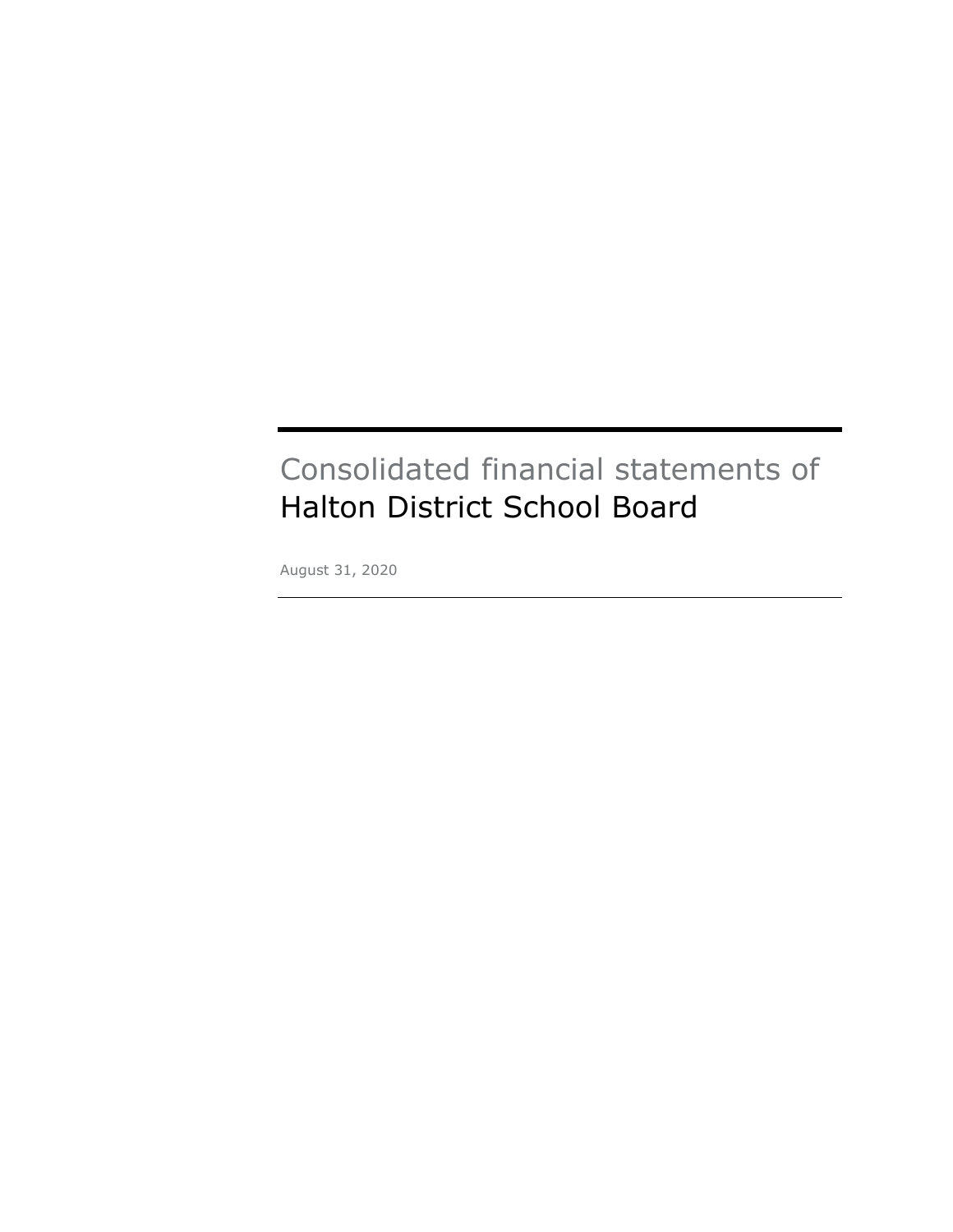| Management Report                              | 1.      |
|------------------------------------------------|---------|
| Independent Auditor's Report                   | $2 - 3$ |
| Consolidated statement of financial position   | 4       |
| Consolidated statement of operations           | 5.      |
| Consolidated statement of cash flows           | 6       |
| Consolidated statement of change in net debt   | 7       |
| Notes to the consolidated financial statements | 8–24    |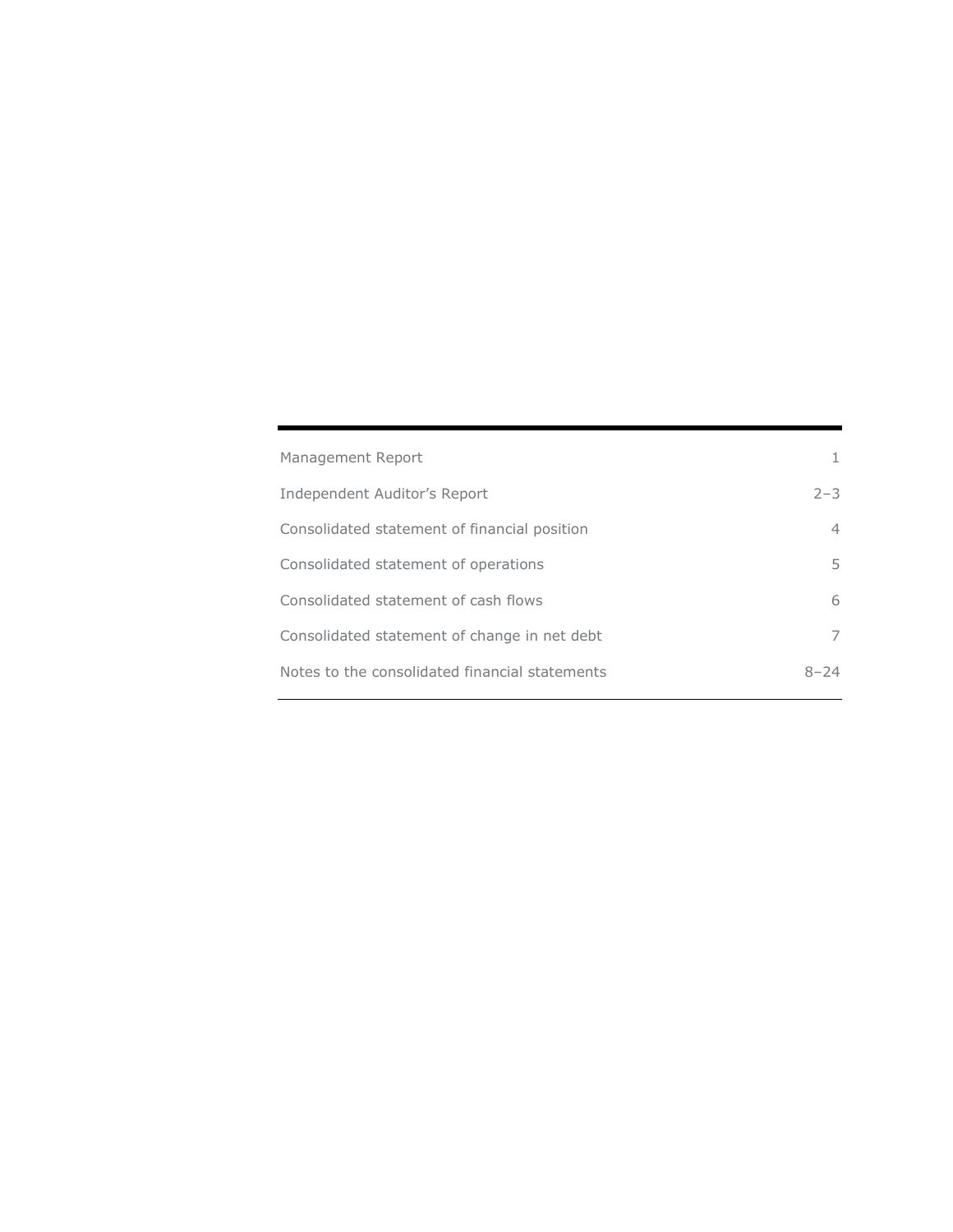# **Management Report**

#### **Management's responsibility for the consolidated financial statements**

The accompanying consolidated financial statements of the Halton District School Board are the responsibility of the Board's management and have been prepared in accordance with the Financial Administration Act, supplemented by Ontario Ministry of Education memorandum 2004:B2 and Ontario Regulation 395/11 of the Financial Administration Act, as described in Note 1 to the consolidated financial statements.

The preparation of consolidated financial statements necessarily involves the use of estimates based on management's judgment, particularly when transactions affecting the current accounting period cannot be finalized with certainty until future periods.

Board management maintains a system of internal controls designed to provide reasonable assurance that assets are safeguarded, transactions are properly authorized and recorded in compliance with legislative and regulatory requirements, and reliable financial information is available on a timely basis for preparation of the consolidated financial statements. These systems are monitored and evaluated by management.

The Audit Committee of the Board meets with the external auditors to review the consolidated financial statements and discuss any significant financial reporting or internal control matters prior to the Board's approval of the consolidated financial statements.

The consolidated financial statements have been audited by Deloitte LLP, independent external auditors appointed by the Board of Trustees. The accompanying Independent Auditor's Report outlines their responsibilities, the scope of their examination and their opinion on the Board's consolidated financial statements.

Director of Education **Superintendent of Business Services** Services

And Treasurer

\_\_\_\_\_\_\_\_\_\_\_\_\_\_\_\_\_\_\_\_\_\_\_\_\_ \_\_\_\_\_\_\_\_\_\_\_\_\_\_\_\_\_\_\_\_\_\_\_\_\_

November 18, 2020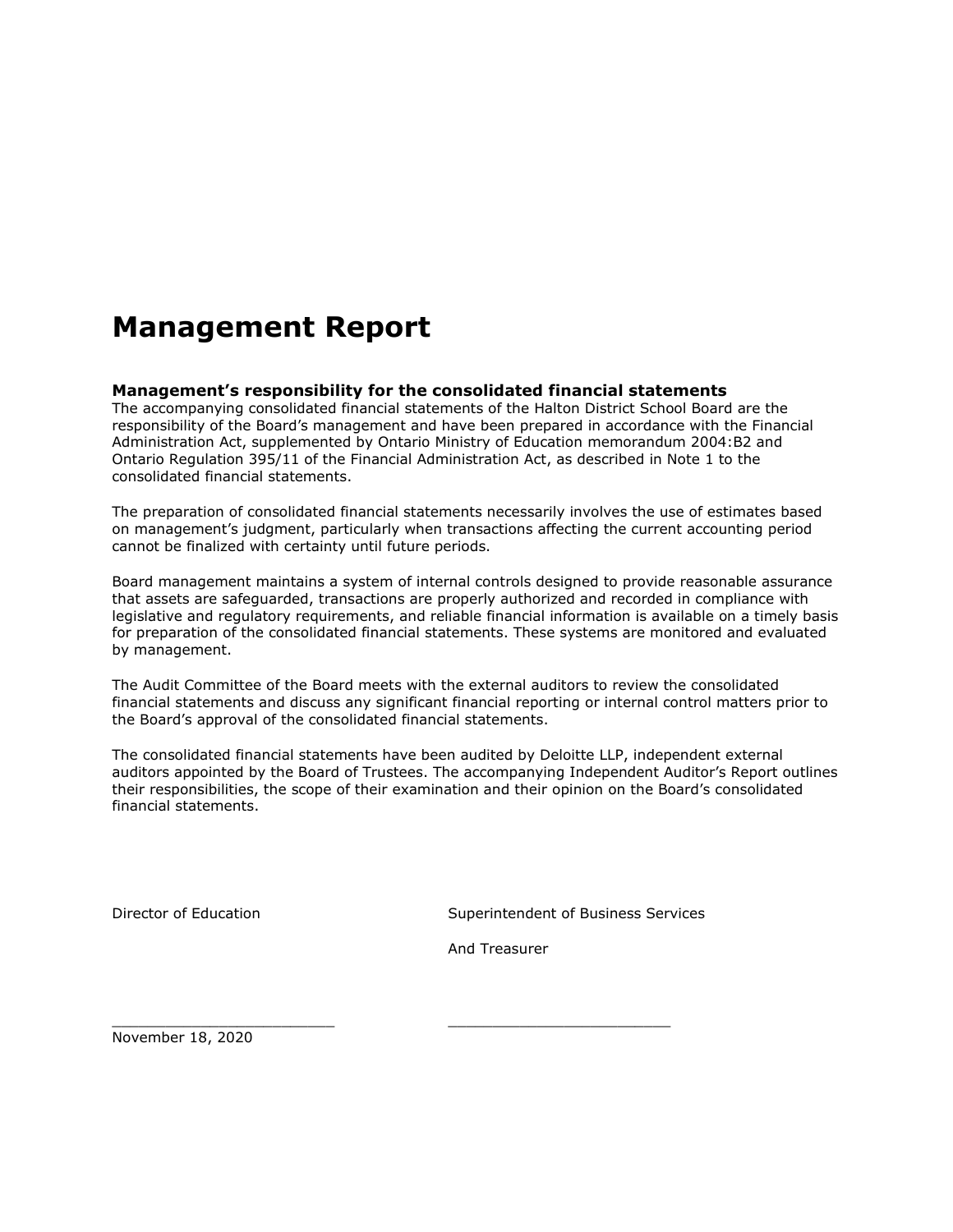# **Deloitte**.

Deloitte LLP 1005 Skyview Drive Suite 200 Burlington ON L7P 5B1 Canada

Tel: 905-315-6770 Fax: 905-315-6700 www.deloitte.ca

# **Independent Auditor's Report**

To the Trustees of the Halton District School Board

#### **Opinion**

We have audited the consolidated financial statements of Halton District School Board (the "Board"), which comprise the consolidated statement of financial position as at August 31, 2020, and the consolidated statements of operations, cash flows and change in net debt for the year then ended, and notes to the consolidated financial statements, including a summary of significant accounting policies (collectively referred to as the "consolidated financial statements").

In our opinion, the accompanying consolidated financial statements of the Board for the year ended August 31, 2020 are prepared, in all material respects, in accordance with the basis of accounting described in Note 1 to the consolidated financial statements.

#### **Basis for Opinion**

We conducted our audit in accordance with Canadian generally accepted auditing standards ("Canadian GAAS"). Our responsibilities under those standards are further described in the *Auditor's Responsibilities for the Audit of the Consolidated Financial Statements* section of our report. We are independent of the Board in accordance with the ethical requirements that are relevant to our audit of the consolidated financial statements in Canada, and we have fulfilled our other ethical responsibilities in accordance with these requirements. We believe that the audit evidence we have obtained is sufficient and appropriate to provide a basis for our opinion.

#### **Emphasis of Matter**

Without modifying our opinion, we draw attention to Note 1 of the consolidated financial statements which describes the basis of accounting used in the preparation of these consolidated financial statements and the significant differences between such basis of accounting and the Canadian public sector accounting standards. Our opinion is not modified in respect of this matter.

#### **Responsibilities of Management and Those Charged with Governance for the Consolidated Financial Statements**

Management is responsible for the preparation of the consolidated financial statements in accordance with the basis of accounting described in Note 1 to the consolidated financial statements, and for such internal control as management determines is necessary to enable the preparation of consolidated financial statements that are free from material misstatement, whether due to fraud or error.

In preparing the consolidated financial statements, management is responsible for assessing the Board's ability to continue as a going concern, disclosing, as applicable, matters related to going concern and using the going concern basis of accounting unless management either intends to liquidate the Board or to cease operations, or has no realistic alternative but to do so.

Those charged with governance are responsible for overseeing the Board's financial reporting process.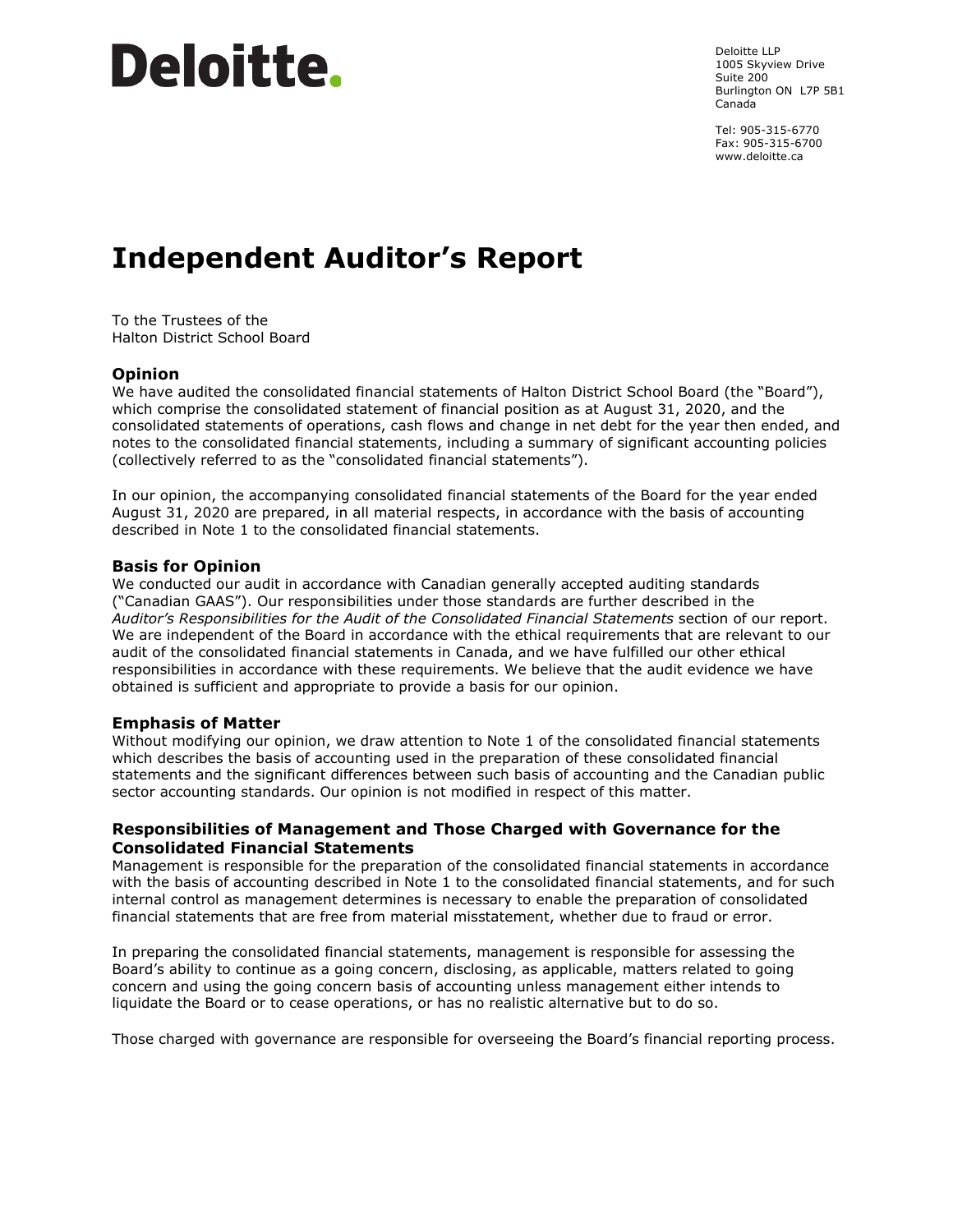#### **Auditor's Responsibilities for the Audit of the Consolidated Financial Statements**

Our objectives are to obtain reasonable assurance about whether the consolidated financial statements as a whole are free from material misstatement, whether due to fraud or error, and to issue an auditor's report that includes our opinion. Reasonable assurance is a high level of assurance, but is not a guarantee that an audit conducted in accordance with Canadian GAAS will always detect a material misstatement when it exists. Misstatements can arise from fraud or error and are considered material if, individually or in the aggregate, they could reasonably be expected to influence the economic decisions of users taken on the basis of these consolidated financial statements.

As part of an audit in accordance with Canadian GAAS, we exercise professional judgment and maintain professional skepticism throughout the audit. We also:

- Identify and assess the risks of material misstatement of the consolidated financial statements, whether due to fraud or error, design and perform audit procedures responsive to those risks, and obtain audit evidence that is sufficient and appropriate to provide a basis for our opinion. The risk of not detecting a material misstatement resulting from fraud is higher than for one resulting from error, as fraud may involve collusion, forgery, intentional omissions, misrepresentations, or the override of internal control.
- Obtain an understanding of internal control relevant to the audit in order to design audit procedures that are appropriate in the circumstances, but not for the purpose of expressing an opinion on the effectiveness of the Board's internal control.
- Evaluate the appropriateness of accounting policies used and the reasonableness of accounting estimates and related disclosures made by management.
- Conclude on the appropriateness of management's use of the going concern basis of accounting and, based on the audit evidence obtained, whether a material uncertainty exists related to events or conditions that may cast significant doubt on the Board's ability to continue as a going concern. If we conclude that a material uncertainty exists, we are required to draw attention in our auditor's report to the related disclosures in the consolidated financial statements or, if such disclosures are inadequate, to modify our opinion. Our conclusions are based on the audit evidence obtained up to the date of our auditor's report. However, future events or conditions may cause the Board to cease to continue as a going concern.
- Obtain sufficient appropriate audit evidence regarding the financial information of the entities or business activities within the Board to express an opinion on the consolidated financial statements. We are responsible for the direction, supervision and performance of the group audit. We remain solely responsible for our audit opinion.

We communicate with those charged with governance regarding, among other matters, the planned scope and timing of the audit and significant audit findings, including any significant deficiencies in internal control that we identify during our audit.

Deloitte LLP

Chartered Professional Accountants Licensed Public Accountants November 18, 2020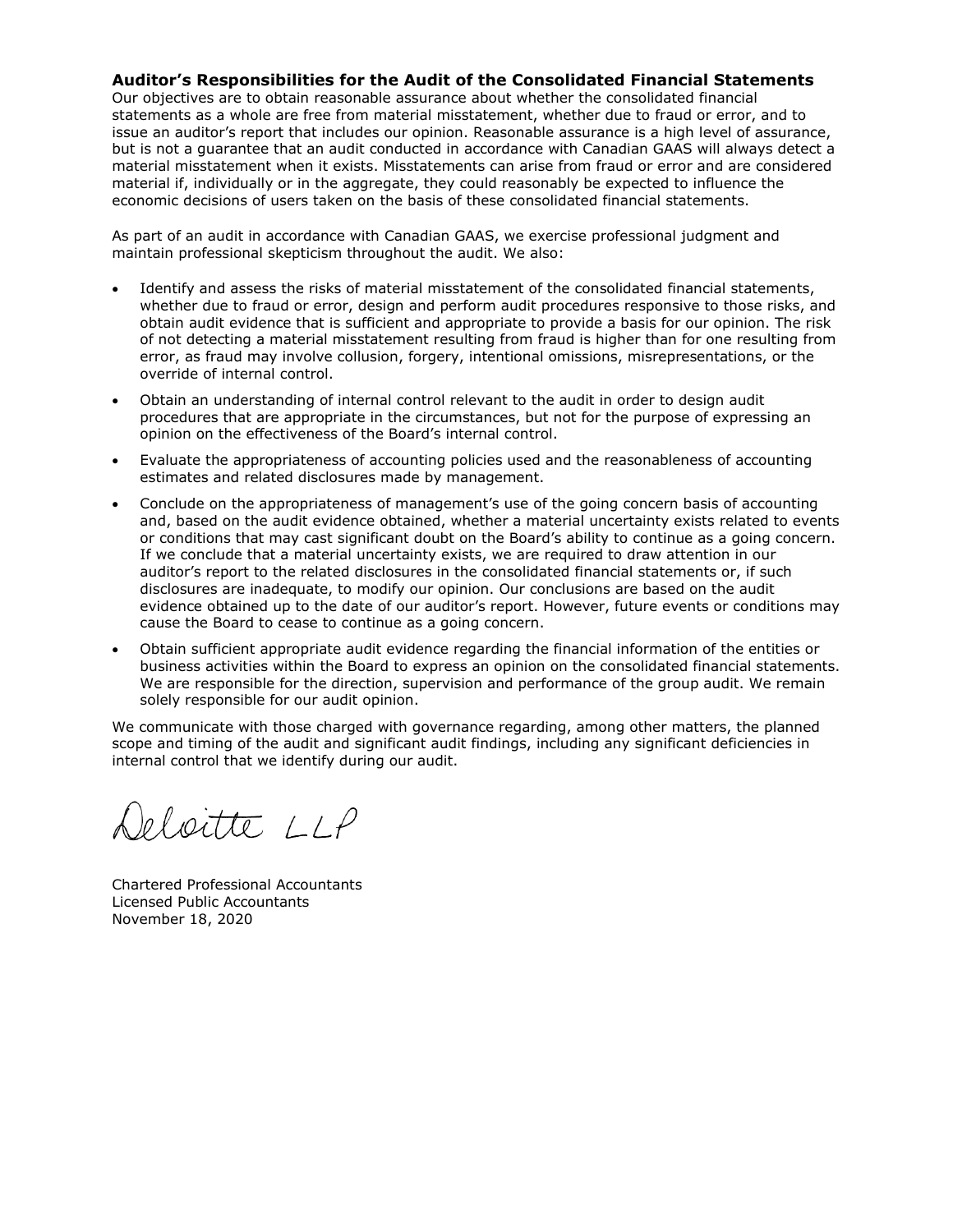**Consolidated statement of financial position**

As at August 31, 2020

|                                             |              | 2020          | 2019          |
|---------------------------------------------|--------------|---------------|---------------|
|                                             | <b>Notes</b> |               | \$            |
| <b>Financial assets</b>                     |              |               |               |
| Cash and cash equivalents                   |              | 70,238,482    | 63,380,525    |
| Accounts receivable                         | 2            | 111,228,349   | 37,933,846    |
| Accounts receivable - Government of Ontario | 3            | 307,484,518   | 299,574,872   |
|                                             |              | 488,951,349   | 400,889,243   |
|                                             |              |               |               |
| <b>Liabilities</b>                          |              |               |               |
| Accounts payable and accrued liabilities    | 5            | 162,381,734   | 79,055,128    |
| Net long-term liabilities                   | 6            | 238,438,931   | 251,171,607   |
| Deferred revenue                            | 8            | 19,446,866    | 25,206,491    |
| Employee future benefits payable            | 10           | 26,371,163    | 25,480,652    |
| Deferred capital contributions              | 9            | 616,255,260   | 585,920,862   |
|                                             |              | 1,062,893,954 | 966,834,740   |
| Net debt                                    |              | (573,942,605) | (565,945,497) |
| <b>Non-financial assets</b>                 |              |               |               |
| Prepaid expenses                            |              | 3,630,825     | 3,838,316     |
| Tangible capital assets                     | 11           | 852,433,584   | 814,934,798   |
|                                             |              | 856,064,409   | 818,773,114   |
|                                             |              |               |               |
| Contractual obligations and                 |              |               |               |
| contingent liabilities                      | 15           |               |               |
| <b>Accumulated surplus</b>                  | 12           | 282,121,804   | 252,827,617   |

The accompanying notes are an integral part of the consolidated financial statements.

Approved by the Board

\_\_\_\_\_\_\_\_\_\_\_\_\_\_\_\_\_\_\_\_\_\_\_\_\_\_\_\_\_\_\_\_\_\_\_, Director of Education

\_\_\_\_\_\_\_\_\_\_\_\_\_\_\_\_\_\_\_\_\_\_\_\_\_\_\_\_\_\_\_\_\_\_\_, Chair of the Board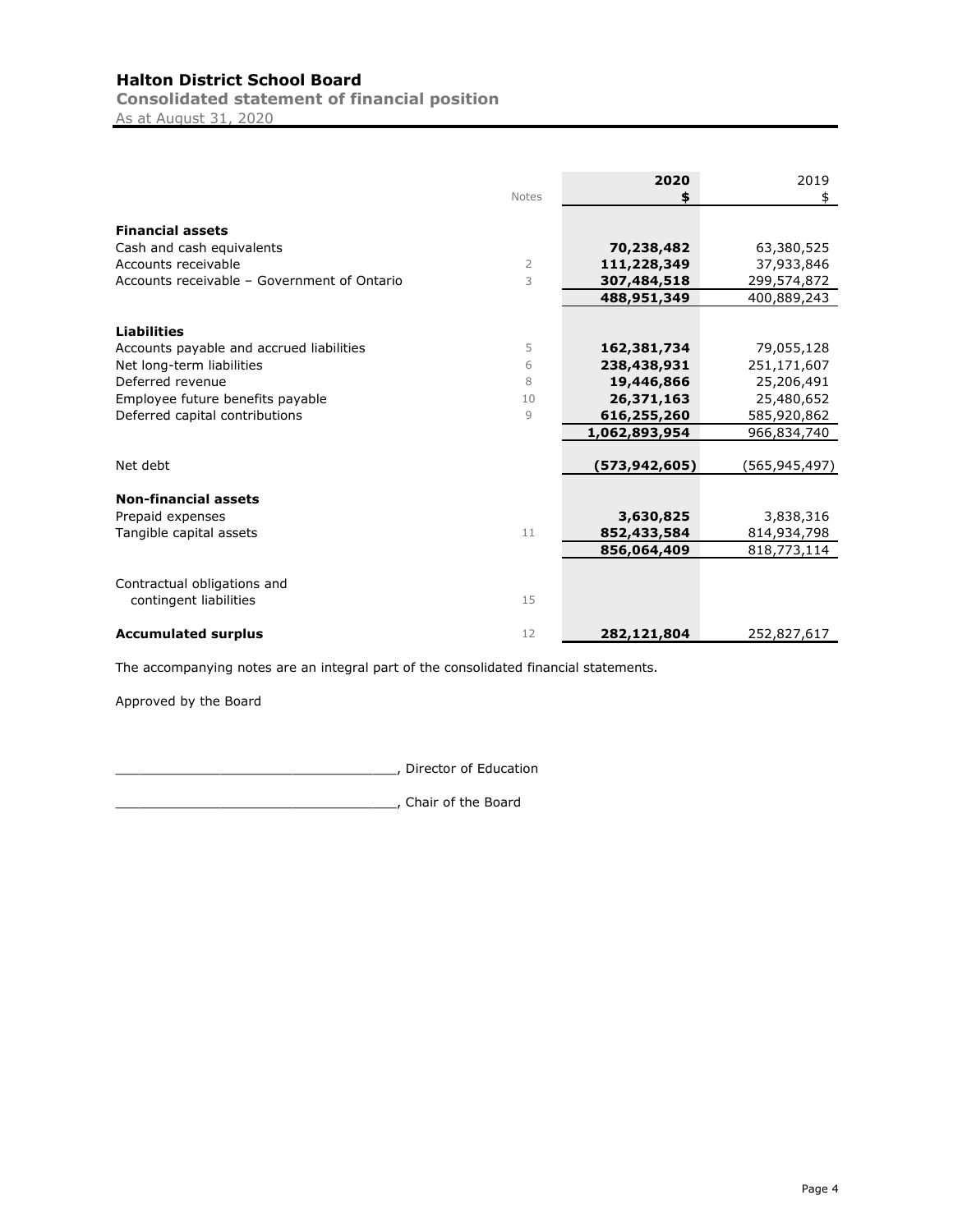**Consolidated statement of operations** Year ended August 31, 2020

|                                          | <b>Notes</b> | <b>Budget</b> | 2020<br><b>Actual</b><br>\$ | 2019<br>Actual<br>\$ |
|------------------------------------------|--------------|---------------|-----------------------------|----------------------|
| <b>Revenue</b>                           |              |               |                             |                      |
| Provincial grants -                      |              |               |                             |                      |
| <b>Grants for Student Needs</b>          |              | 696,211,092   | 693,121,596                 | 698,882,905          |
| Provincial grants - other                |              | 766,583       | 3,673,459                   | 9,372,806            |
| Investment income                        |              | 1,700,000     | 1,776,391                   | 2,298,299            |
| Federal grants                           |              | 420,000       | 512,536                     | 4,061,176            |
| School fundraising and other revenues    |              | 19,000,000    | 11,082,036                  | 20,187,393           |
| Deferred capital contributions - grants  |              |               |                             |                      |
| recognized                               | 9            | 28,645,245    | 31,135,549                  | 29,807,211           |
| Other fees and revenues                  |              | 21,750,697    | 25,753,037                  | 30,671,960           |
|                                          |              | 768,493,617   | 767,054,604                 | 795,281,750          |
| <b>Expenses</b>                          |              |               |                             |                      |
| Instruction                              |              | 593,696,399   | 580,103,077                 | 608,003,421          |
| Administration                           |              | 17,044,774    | 16,468,447                  | 17,855,416           |
| Transportation                           |              | 18,135,469    | 17,314,707                  | 17,344,168           |
| Pupil accommodation                      |              | 105,444,168   | 104,369,645                 | 106,751,948          |
| Other                                    |              | 1,635,835     | 6,412,960                   | 6,616,836            |
| School funded activities                 |              | 19,000,000    | 11,618,008                  | 20,098,426           |
| Loss on disposition of Fast Track Centre |              |               |                             |                      |
| for Skills, Development & Training       | 1            |               | 1,473,573                   |                      |
|                                          | 13           | 754,956,645   | 737,760,417                 | 776,670,215          |
|                                          |              |               |                             |                      |
| <b>Annual surplus</b>                    |              | 13,536,972    | 29,294,187                  | 18,611,535           |
| Accumulated surplus, beginning of year   |              | 247,656,111   | 252,827,617                 | 234,216,082          |
| Accumulated surplus, end of year         | 12           | 261,193,083   | 282,121,804                 | 252,827,617          |

The accompanying notes are an integral part of the consolidated financial statements.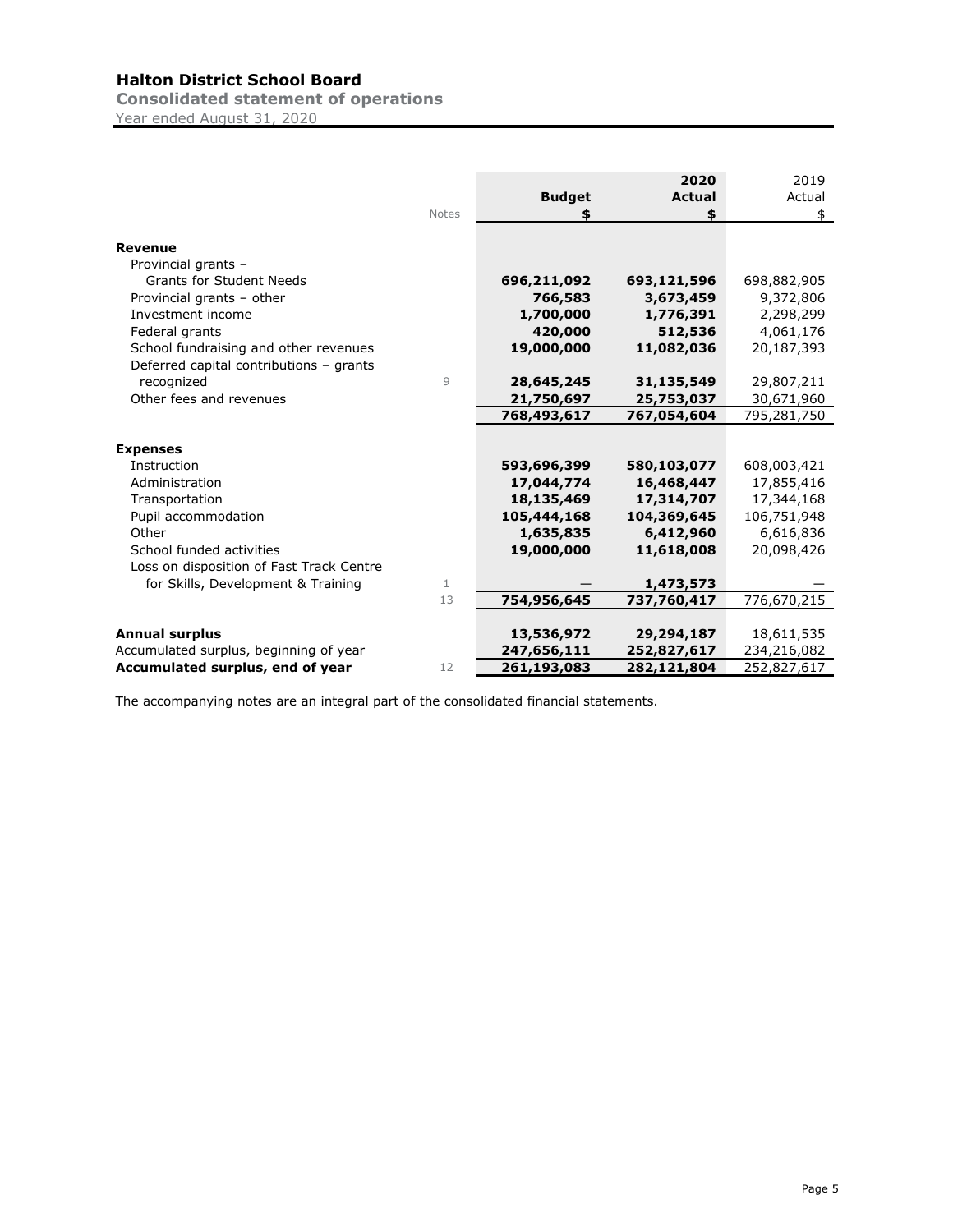**Consolidated statement of cash flows**

Year ended August 31, 2020

|                                                  |              | 2020           | 2019                         |
|--------------------------------------------------|--------------|----------------|------------------------------|
|                                                  | <b>Notes</b> |                | \$                           |
|                                                  |              |                |                              |
| <b>Operating transactions</b><br>Annual surplus  |              | 29,294,187     | 18,611,535                   |
| Non-cash items                                   |              |                |                              |
|                                                  |              |                |                              |
| Amortization and write downs                     | 11           | 31,693,263     | 30,364,961                   |
| Deferred capital contributions -                 |              |                |                              |
| grants recognized                                | 9            | (31, 135, 549) | (29, 807, 211)               |
| Gain on sale of tangible capital assets          |              |                | (1,879,644)                  |
| Loss on disposition of Fast Track                |              |                |                              |
| Centre for Skills, Development & Training        | 1            | 1,473,573      |                              |
| Cash balance from disposition of Fast Track      |              |                |                              |
| Centre for Skills, Development and Training      | 1            | (3, 125, 663)  |                              |
| Net change in non-cash working capital balances  |              |                |                              |
| Accounts receivable                              |              | (73, 493, 168) | 688,864                      |
| Accounts receivable - Government of Ontario      |              | (17,053,826)   | (28, 775, 227)               |
| Accounts payable and accrued liabilities         |              | 83,898,472     | 3,309,884                    |
| Deferred revenue - operating                     |              | 303,565        | (214, 294)                   |
| Employee future benefits payable                 |              | 890,511        | (318, 589)                   |
| Prepaid expenses                                 |              | 75,435         | (3,053,019)                  |
|                                                  |              | 22,820,800     | (11,072,740)                 |
|                                                  |              |                |                              |
| <b>Capital transactions</b>                      |              |                |                              |
| Proceeds on sale of tangible capital assets      |              |                | 2,005,376                    |
| Acquisition of tangible capital assets           | 11           | (69, 551, 101) | (59, 413, 371)               |
|                                                  |              | (69, 551, 101) | (57, 407, 995)               |
| <b>Financing transactions</b>                    |              |                |                              |
| Principal repayments on long-term liabilities    | 7            |                |                              |
|                                                  | 9            | (12,732,676)   | (12, 156, 749)<br>45,319,815 |
| Additions to deferred capital contributions      |              | 61,828,999     |                              |
| Decrease in deferred revenues - capital          |              | (4,652,245)    | (2,870,461)                  |
| Decrease in accounts receivable -                |              |                |                              |
| Government of Ontario                            |              | 9,144,180      | 13,374,467                   |
|                                                  |              | 53,588,258     | 43,667,072                   |
| Increase (decrease) in cash and cash equivalents |              | 6,857,957      | (24, 813, 663)               |
| Cash and cash equivalents, beginning of year     |              | 63,380,525     | 88,194,188                   |
| Cash and cash equivalents, end of year           |              | 70,238,482     | 63,380,525                   |

The accompanying notes are an integral part of the consolidated financial statements.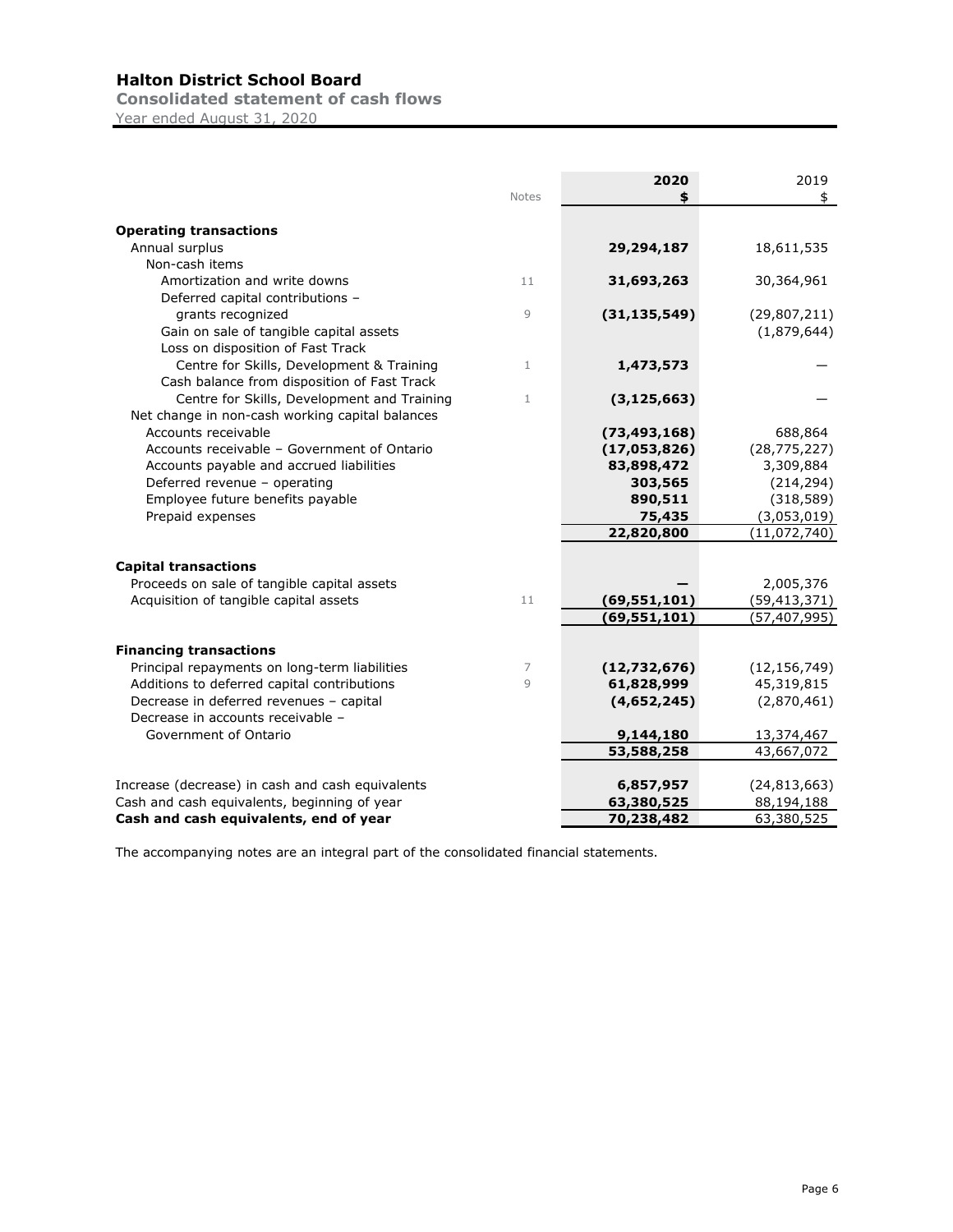**Consolidated statement of change in net debt**

Year ended August 31, 2020

|                                                 |              | 2020           | 2019           |
|-------------------------------------------------|--------------|----------------|----------------|
|                                                 | <b>Notes</b> |                | \$             |
| <b>Annual surplus</b>                           |              | 29,294,187     | 18,611,535     |
| Tangible capital asset activities               |              |                |                |
| Acquisition of tangible capital assets          | 11           | (69, 551, 101) | (59, 413, 371) |
| Net book value of tangible                      |              |                |                |
| capital asset disposals                         |              |                | 125,732        |
| Amortization of tangible capital assets         | 11           | 31,693,263     | 30,136,085     |
| Write-downs of tangible capital assets          |              |                | 228,876        |
| Write-off of tangible capital assets on         |              |                |                |
| disposition of Fast Track Centre for Skills,    |              |                |                |
| Development and Training                        | $\mathbf{1}$ | 359,052        |                |
|                                                 |              | (37,498,786)   | (28,922,678)   |
| Other non-financial asset activities            |              |                |                |
| Acquisition of prepaid expenses                 |              | (3,737,273)    | (4,411,830)    |
| Use of prepaids                                 |              | 3,812,708      | 1,358,811      |
| Write-off of prepaid expenses on disposition of |              |                |                |
| Fast Track Centre for Skills, Development and   |              |                |                |
| Training                                        | 1            | 132,056        |                |
|                                                 |              | 207,491        | (3,053,019)    |
|                                                 |              |                |                |
| Increase in net debt                            |              | (7,997,108)    | (13, 364, 162) |
| Net debt, beginning of year                     |              | (565,945,497)  | (552,581,335)  |
| Net debt, end of year                           |              | (573,942,605)  | (565,945,497)  |

The accompanying notes are an integral part of the consolidated financial statements.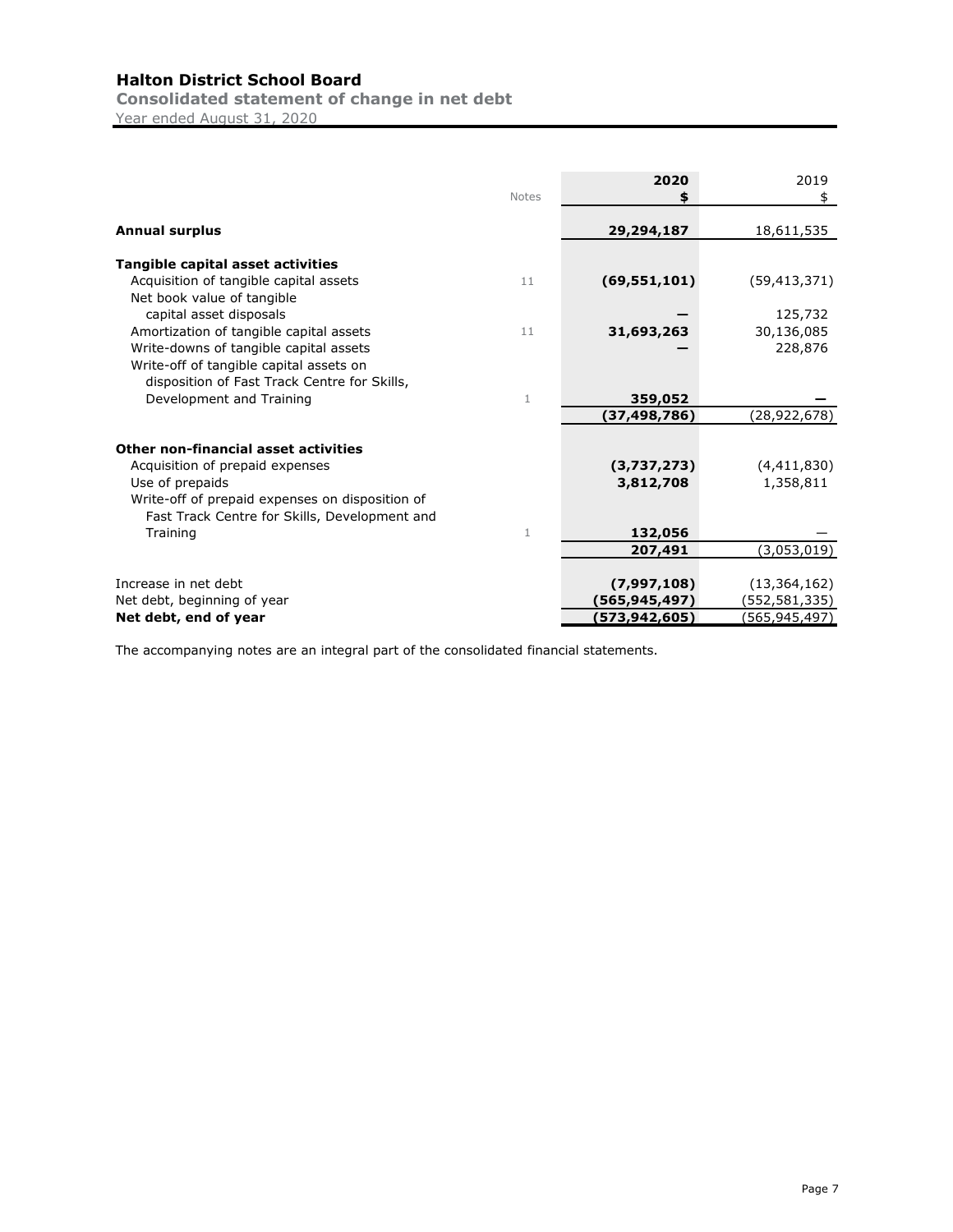# **1. Significant accounting policies**

The consolidated financial statements are prepared by management in accordance with the basis of accounting described below.

#### *Basis of accounting*

The consolidated financial statements have been prepared in accordance with the Financial Administration Act supplemented by Ontario Ministry of Education memorandum 2004:B2 and Ontario Regulation 395/11 of the Financial Administration Act.

The Financial Administration Act requires that the consolidated financial statements be prepared in accordance with the accounting principles determined by the relevant Ministry of the Province of Ontario. A directive was provided by the Ontario Ministry of Education within memorandum 2004:B2 requiring school boards to adopt Canadian public sector accounting standards commencing with their year ended August 31, 2004 and that changes may be required to the application of these standards as a result of regulation.

In 2011, the government passed Ontario Regulation 395/11 of the Financial Administration Act. The Regulation requires that contributions received or receivable for the acquisition or development of depreciable tangible capital assets and contributions of depreciable tangible capital assets for use in providing services, be recorded as deferred capital contributions and be recognized as revenue in the statement of operations over the periods during which the asset is used to provide service at the same rate that amortization is recognized in respect of the related asset. The regulation further requires that if the net book value of the depreciable tangible capital asset is reduced for any reason other than depreciation, a proportionate reduction of the deferred capital contribution along with a proportionate increase in the revenue be recognized. For Ontario school boards, these contributions include government transfers, externally restricted contributions and, historically, property tax revenue.

The accounting policy requirements under Regulation 395/11 are significantly different from the requirements of Canadian public sector accounting standards which require that:

- government transfers, including amounts previously recognized as tax revenue, which do not contain a stipulation that creates a liability, be recognized as revenue by the recipient when approved by the transferor and the eligibility criteria have been met in accordance with public sector accounting standard PS3410;
- externally restricted contributions be recognized as revenue in the period in which the resources are used for the purpose or purposes specified in accordance with public sector accounting standard PS3100; and
- property taxation revenue be reported as revenue when received or receivable in accordance with public sector accounting standard PS3510.

As a result, revenue recognized in the consolidated statement of operations and certain related deferred revenues and deferred capital contributions would be recorded differently under Canadian Public Sector Accounting Standards.

#### *Reporting entity*

The consolidated financial statements reflect the assets, liabilities, revenues and expenses of the reporting entity. The reporting entity is comprised of all organizations accountable for the administration of their financial affairs and resources to the Board and which are controlled by the Board, including the following:

- Halton Student Transportation Services ("HSTS"); and
- School generated funds, which include the assets, liabilities, revenues and expenses of various organizations that exist at the school level and which are controlled by the Board are reflected in the consolidated financial statements.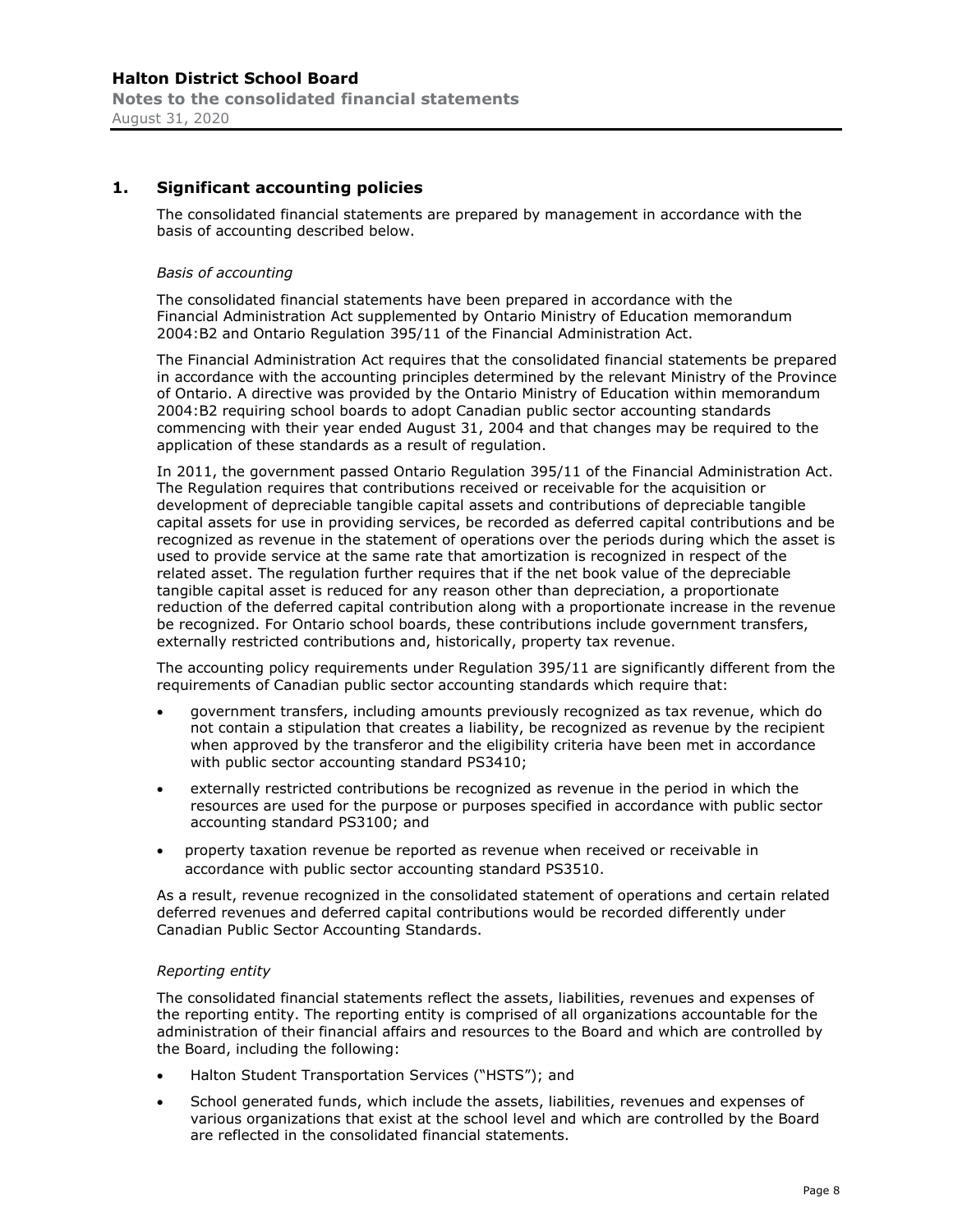#### *Reporting Entity (continued)*

All material inter-departmental and inter-organizational transactions and balances between these organizations are eliminated upon consolidation.

In previous years, the consolidated financial statements of the Board included the accounts and balances of Fast Track Centre for Skills, Development and Training (the "Centre"). Effective September 1, 2019, The Centre is no longer part of the Board's reporting entity. Prior to this date the Board and The Centre were considered to be related parties by virtue of common control, as the Board had the ability to unilaterally appoint or remove a majority of the members of The Centre's Board of Directors. Subsequent to September 1, 2019, the Board and The Centre have effectively severed their related party relationship, through the resignation of Board personnel from The Centre's Board of Directors, and the transfer, modification, or termination of other financial and employment arrangements between the two parties. As such, the consolidated financial statements no longer reflect the activities or balances of The Centre.

In accordance with Canadian public sector accounting standard PS3430 - Restructuring Transactions, a one time loss on the disposition of The Centre has been recorded in the statement of operations in the amount of \$1,473,573, to reflect the removal of the balances previously recorded in the consolidated statement of financial position relating to The Centre, as follows:

| As at<br>August 31,<br>2019<br>\$            |
|----------------------------------------------|
| 3,125,663<br>198,665<br>3,324,328            |
| 571,866<br>1,410,945<br>359,052<br>2,341,863 |
| 982,465                                      |
| 132,056<br>359,052<br>491,108<br>1,473,573   |
|                                              |

#### *Trust funds*

Trust funds and their related operations administered by the Board are not included in the consolidated financial statements, as they are not controlled by the Board.

#### *Cash and cash equivalents*

Cash and cash equivalents are comprised of cash on hand and demand deposits.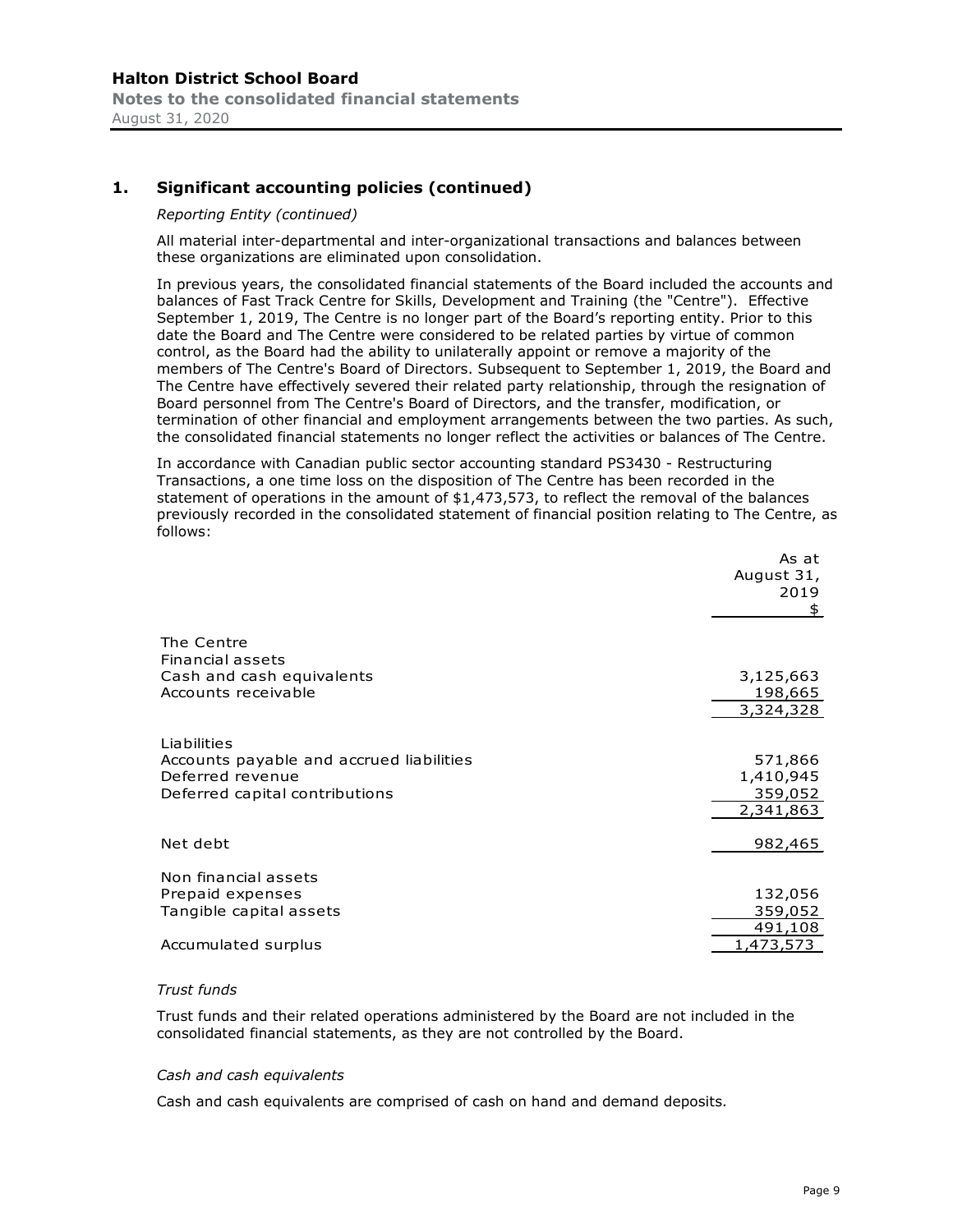#### *Tangible capital assets*

Tangible capital assets are recorded at historical cost less accumulated amortization. Historical cost includes amounts that are directly attributable to acquisition, construction, development or betterment of the asset, as well as interest related to financing during construction. When historical cost records were not available, other methods were used to estimate the costs and accumulated amortization.

Leases which transfer substantially all of the benefits and risks incidental to ownership of property are accounted for as leased tangible capital assets. All other leases are accounted for as operating leases and the related payments are charged to expenses as incurred.

Tangible capital assets, except land, are amortized on a straight-line basis over their estimated useful lives as follows:

| Asset                                | Estimated useful<br>life in years |
|--------------------------------------|-----------------------------------|
| Land improvements with finite lives  | 15                                |
| <b>Buildings</b>                     | 40                                |
| Other buildings                      | 20                                |
| Portable structures                  | 20                                |
| Equipment                            | $5 - 15$                          |
| First-time equipping of schools      | 10                                |
| Furniture                            | 10                                |
| Computer hardware                    | 5                                 |
| Computer software                    | 5                                 |
| Leasehold improvements $-$ buildings | 5                                 |

Assets under construction and assets that relate to pre-acquisition and pre-construction costs are not amortized until the asset is available for productive use.

Land permanently removed from service and held for resale is recorded at the lower of cost and estimated net realizable value. Cost includes amounts for improvements to prepare the land for sale or servicing. Buildings permanently removed from service and held for resale cease to be amortized and are recorded at the lower of carrying value and estimated net realizable value. Tangible capital assets which meet the criteria for financial assets are reclassified as "assets held for sale" on the consolidated statement of financial position.

#### *Deferred revenue*

Certain amounts are received pursuant to legislation, regulation or agreement and may only be used in the conduct of certain programs or in the delivery of specific services and transactions. These amounts are recognized as revenue in the fiscal year the related expenses are incurred or services performed.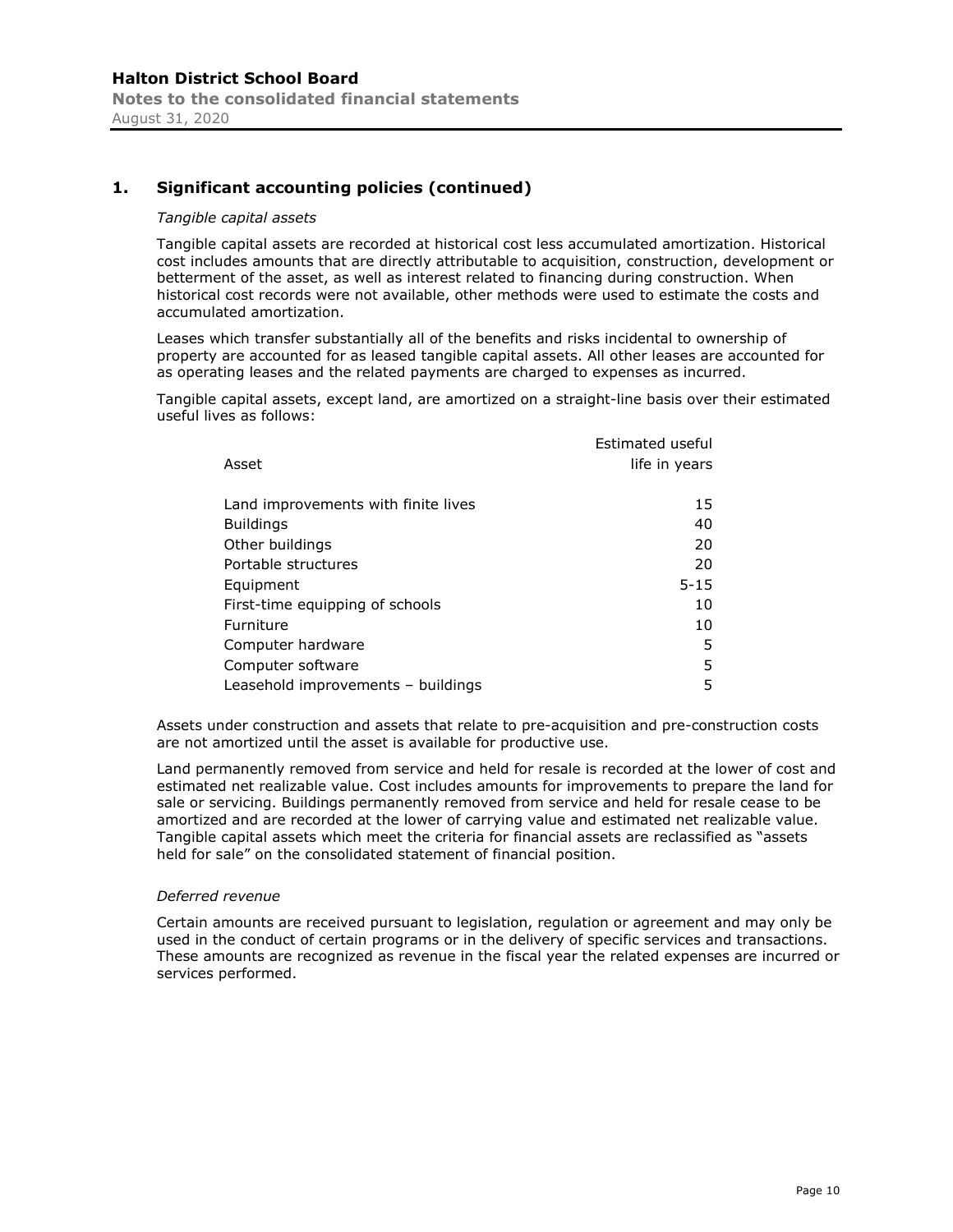#### *Deferred capital contributions*

Contributions received or receivable for the purpose of acquiring or developing a depreciable tangible capital asset for use in providing services, or any contributions in the form of depreciable tangible assets received or receivable for use in providing services, is recognized as deferred capital contributions (DCC) as defined in Ontario Regulation 395/11 of the Financial Administration Act. These amounts are recognized as revenue at the same rate as the related tangible capital asset is amortized. The following items fall under this category:

- Government transfers received or receivable for capital purpose;
- Other restricted contributions received or receivable for capital purpose; and
- Amounts previously recognized as property taxation revenues which were historically used to fund capital assets.

#### *Retirement and other future benefits*

The Board provides defined retirement, post retirement and workers' safety insurance benefits to specified employee groups. These benefits include pension, retirement gratuity, health and dental, workers' safety insurance benefits, carry-over sick leave and long-term disability benefits.

#### *(a) Employee Life and Health Trusts*

As part of ratified labour collective agreements for unionized employees that bargain centrally and ratified central discussions with the Principals and Vice-Principals Associations, a number of Employee Life and Health Trusts (ELHTs) were established. The ELHTs provide health, life and dental benefits to teachers, education workers and other school board staff and retired individuals starting with a school board's participation date into the ELHT. These benefits are being provided through a joint governance structure between the bargaining/employee groups, school board trustees associations and the Government of Ontario.

The Board's employees belong to the following ELHTs: Elementary Teachers' Federation of Ontario (ETFO), Elementary Teachers' Federation of Ontario Education Workers (ETFO-EW), Ontario Secondary School Teachers' Federation (OSSTF), Ontario Secondary School Teachers' Federation Education Workers (OSSTF-EW), Education Workers' Alliance of Ontario (EWAO), Canadian Union of Public Employees (CUPE), Education Council of Associations for Benefits (ECAB), and ONE-T for non-unionized employees including Principals and Vice-Principals.

The Board is no longer responsible to provide these benefits to ETFO, OSSTF, OCTU (under OSSTF-EW), PSSP (under OSSTF-EW), DECE (under ETFO-EW), CUPE, HDEAA (under EWAO), Principals and Vice-Principals and non-unionized employees.

Funding for the ELHTs is based on the existing benefits funding embedded within the Grants for Student Needs (GSN) and additional ministry funding in the form of a Crown contribution and Stabilization Adjustment. School boards are required to remit the negotiated amount per full-time equivalency (FTE) on a monthly basis.

The Board continues to provide health and dental benefits for retired individuals in certain employee groups and continues to have a liability for payment of benefits for individuals who are retired under these plans.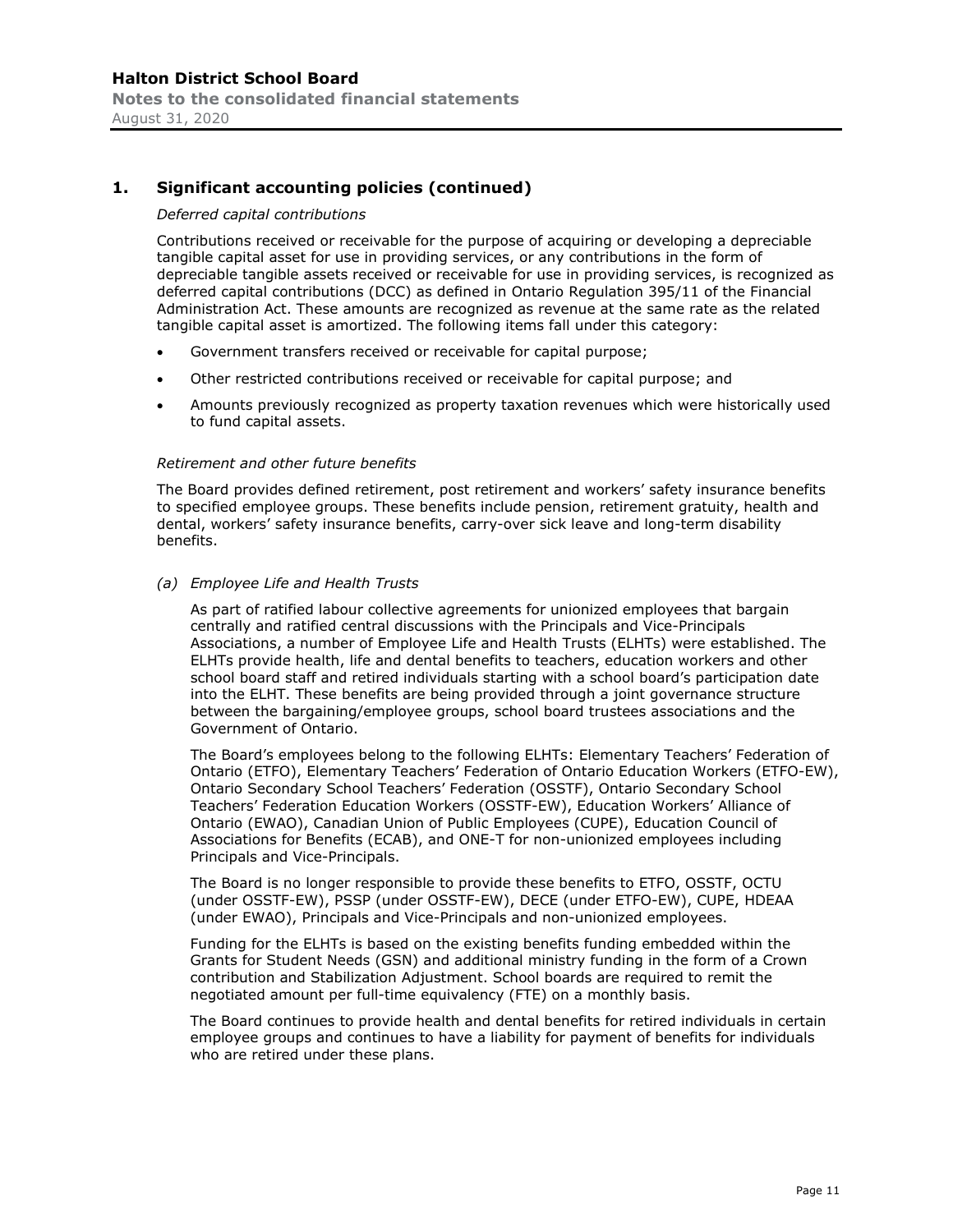*Retirement and other future benefits (continued)*

*(b) Retirement gratuity plan, sick leave plan, and post-retirement health and dental plan*

The Board has adopted the following policies with respect to accounting for these employee benefits:

(i) The costs of self-insured retirement and other employee future benefits are actuarially determined using management's best estimate of salary escalation, accumulated sick days at retirement, insurance and health care costs trends, disability recovery rates, long-term inflation rates and discount rates. In prior years, the cost of retirement gratuities that vested or accumulated over the periods of service provided by the employee were actuarially determined using management's best estimate of salary escalation, accumulated sick days at retirement and discount rates. As a result of the plan change, the cost of retirement gratuities were actuarially determined using the employee's salary, banked sick days and years of service as at August 31, 2012 and management's best estimate of discount rates. The changes resulted in a plan curtailment and any unamortized actuarial gains and losses were recognized as at August 31, 2012. Any actuarial gains and losses arising from changes to the discount rate are amortized over the expected average remaining service life of the employee group.

For self-insured retirement and other employee future benefits that vest or accumulate over the periods of service provided by employees, such as post-retirement health and dental benefits, the cost is actuarially determined using the projected benefit method prorated on service. Under this method, the benefit costs are recognized over the expected average service life of the employee group. The changes to the post-retirement health and dental plan resulted in a plan curtailment and any unamortized actuarial gains and losses associated with the employees impacted by the change were recognized as at August 31, 2012.

For those self-insured benefit obligations that arise from specific events that occur periodically, such as obligations for workers' compensation, the cost is recognized immediately in the period the events occur. Any actuarial gains and losses that are related to these benefits are recognized immediately in the period they arise.

- (ii) The costs of multi-employer defined pension benefits, such as the Ontario Municipal Employees Retirement System pensions, are the employer's contributions due to the plan in the period.
- (iii) The costs of insured benefits are the employer's portion of insurance premiums owed for coverage of employees during the period.

#### *Government transfers*

Government transfers, which include legislative grants, are recognized in the consolidated financial statements in the period, in which events giving rise to the transfer occur, providing the transfers are authorized, and eligibility criteria have been met and reasonable estimates of the amount can be made. If government transfers contain stipulations which give rise to a liability, they are deferred and recognized in revenue when the stipulations are met.

Government transfers for capital are deferred as required by Regulation 395/11, recorded as deferred capital contributions (DCC) and recognized as revenue in the consolidated statement of operations at the same rate and over the same periods as the asset is amortized.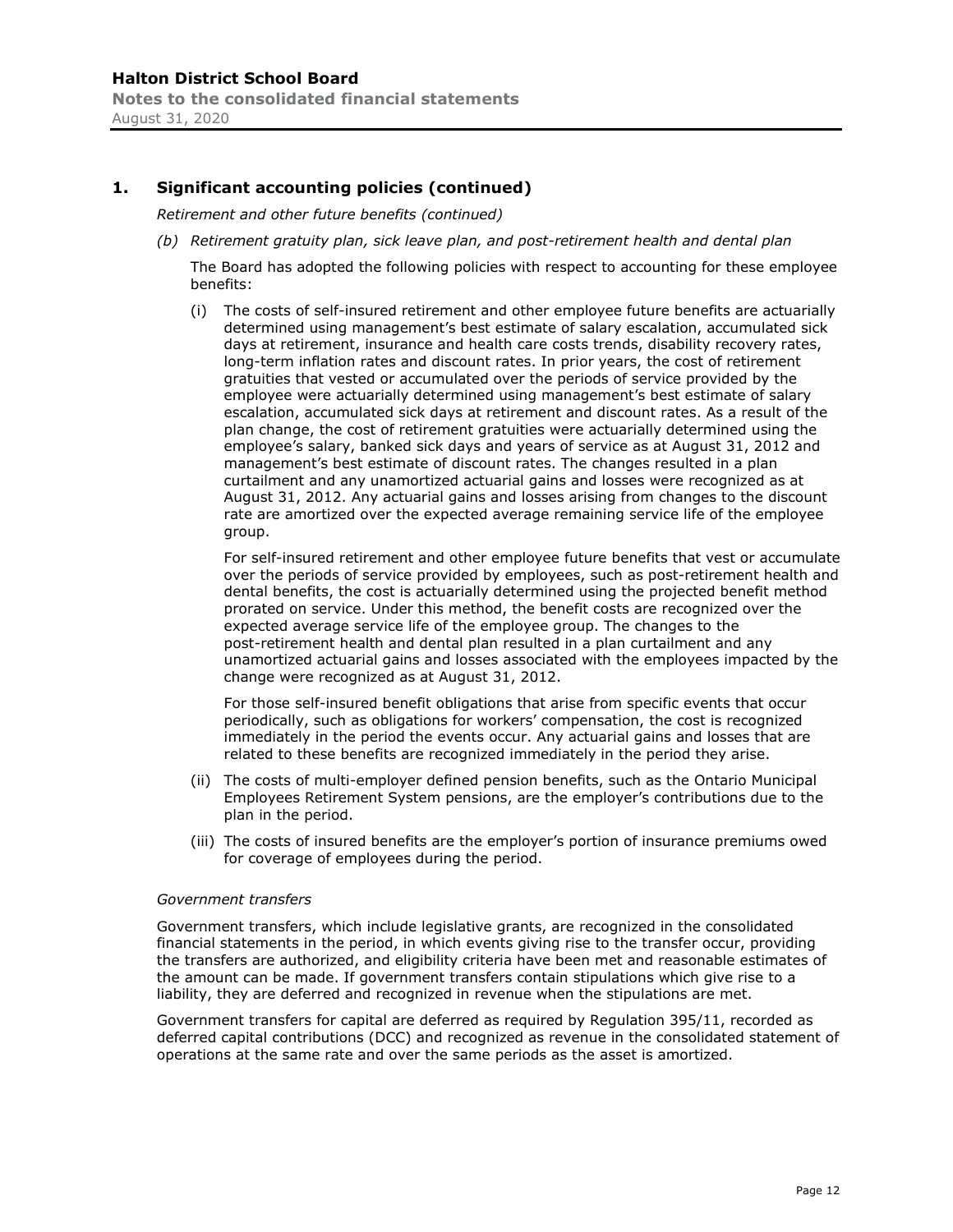#### *Investment income*

Investment income is reported as revenue in the period earned.

When required by the funding government or related Act, investment income earned on externally restricted funds such as pupil accommodation, education development charges and special education form part of the respective deferred revenue balances.

#### *Budget figures*

Budget figures have been provided for comparison purposes and have been derived from the budget approved by the Trustees of the Halton District School Board. The budget is developed in accordance with the provincially mandated funding model for school boards and is used to manage program spending within the guidelines of the funding model. Budget figures in the consolidated statement of change in net debt have not been provided.

#### *Property tax revenue*

Under Canadian Public Sector Accounting Standards, the entity that determines and sets the tax levy records the revenue in the financial statements, which in the case of the Board, is the Province of Ontario. As a result, property tax revenue received from the municipalities is recorded as part of Provincial grants - Grants for Student Needs on the consolidated statement of operations.

#### *Use of estimates*

The preparation of consolidated financial statements in conformity with the basis of accounting described in Note 1 requires management to make estimates and assumptions that affect the reported amounts of assets and liabilities and disclosure of contingent assets and liabilities as at the date of the consolidated financial statements, and the reported amounts of revenues and expenses during the year. Actual results could differ from these estimates. These estimates are reviewed periodically and, as adjustments become necessary, they are reported in the periods in which they become known. Significant estimates include employee future benefits and certain accruals.

#### **2. Accounts receivable – Municipalities**

Due to the response to COVID-19, the Province of Ontario extended the deadlines for municipalities to pay Education Property Tax (EPT) amounts to the Board. This amount for the Board was \$68,143,243 and has been included in accounts receivable on the consolidated statement of financial position. This amount will be recovered fully by the Board in the following school year.

#### **3. Accounts receivable – Government of Ontario**

#### *Capital grants*

The Government of Ontario replaced variable capital funding with a one-time debt support grant in 2009-10. The Board was granted a one-time grant that recognized capital debt as of August 31, 2010 that is supported by the existing capital programs. The Board receives this grant in cash over the remaining term of the existing capital debt instruments. The Board may also be entitled to yearly capital grants to support capital programs which would be reflected in this account receivable. As at August 31, 2020, the Board has a receivable balance of \$261,655,465 (\$270,799,645 in 2019) with respect to this capital grant, which has been included on the consolidated statement of financial position as part of Accounts receivable – Government of Ontario.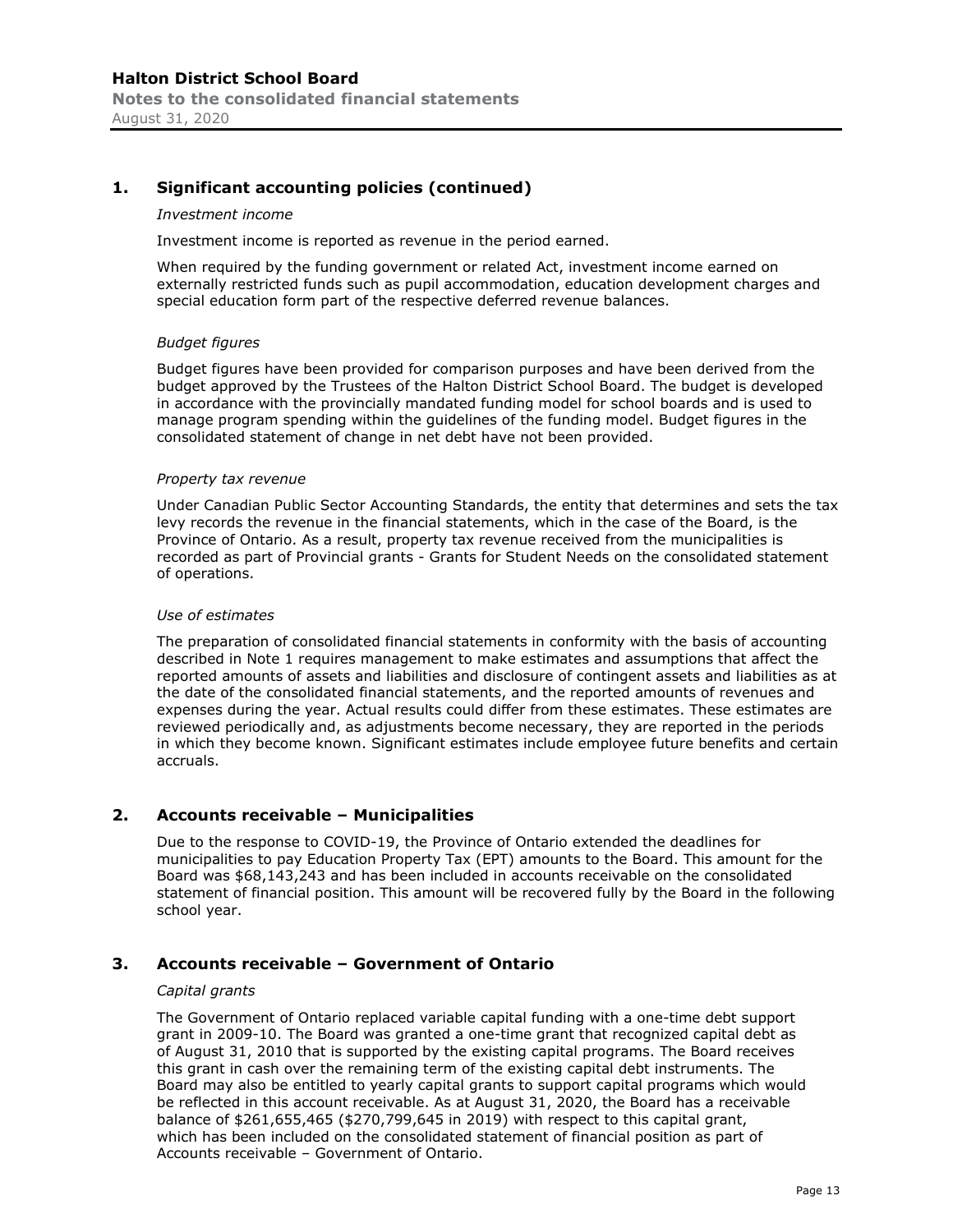# **3. Accounts receivable – Government of Ontario (continued)**

#### *Operating grants*

Effective September 1, 2018, the Ministry of Education (the "Ministry") introduced a new cash management strategy. As part of the strategy, the Ministry delays the flow of part of the annual operating grant payment to school boards if the school board's adjusted accumulated surplus and deferred revenue balances are in excess of certain criteria set out by the Ministry. The balance of delayed grant payments receivable by the Board from the Ministry as at August 31, 2020 is \$45,829,053 (\$28,775,227 in 2019) and has been included on the consolidated statement of financial position as part of Accounts receivable – Government of Ontario.

#### **4. Temporary borrowing**

The Board's banking resolutions allow aggregate borrowings to the maximum of \$115 million. The Board has credit facilities available to the maximum of \$100 million with a Canadian chartered bank to address operating requirements, bridge capital expenditures and education development charges outstanding. As at August 31, 2020, the amount drawn was nil (nil in 2019).

# **5. Accounts payable – Government of Ontario**

Due to the response to COVID-19, the Province of Ontario extended the deadlines for municipalities to pay Education Property Tax (EPT) amounts to the Board. To mitigate the financial impact of this deferral, the Province adjusted its cash flow through the School Board Operating Grant in July 2020 to pay an additional amount equal to about 25% of the annual education property tax amount as forecasted by the Board in the 2019-20 Revised Estimates. This amount for the Board was \$68,143,243 and has been included in accounts payable and accrued liabilities on the consolidated statement of financial position. This amount will be recovered by the Province of Ontario in 2021.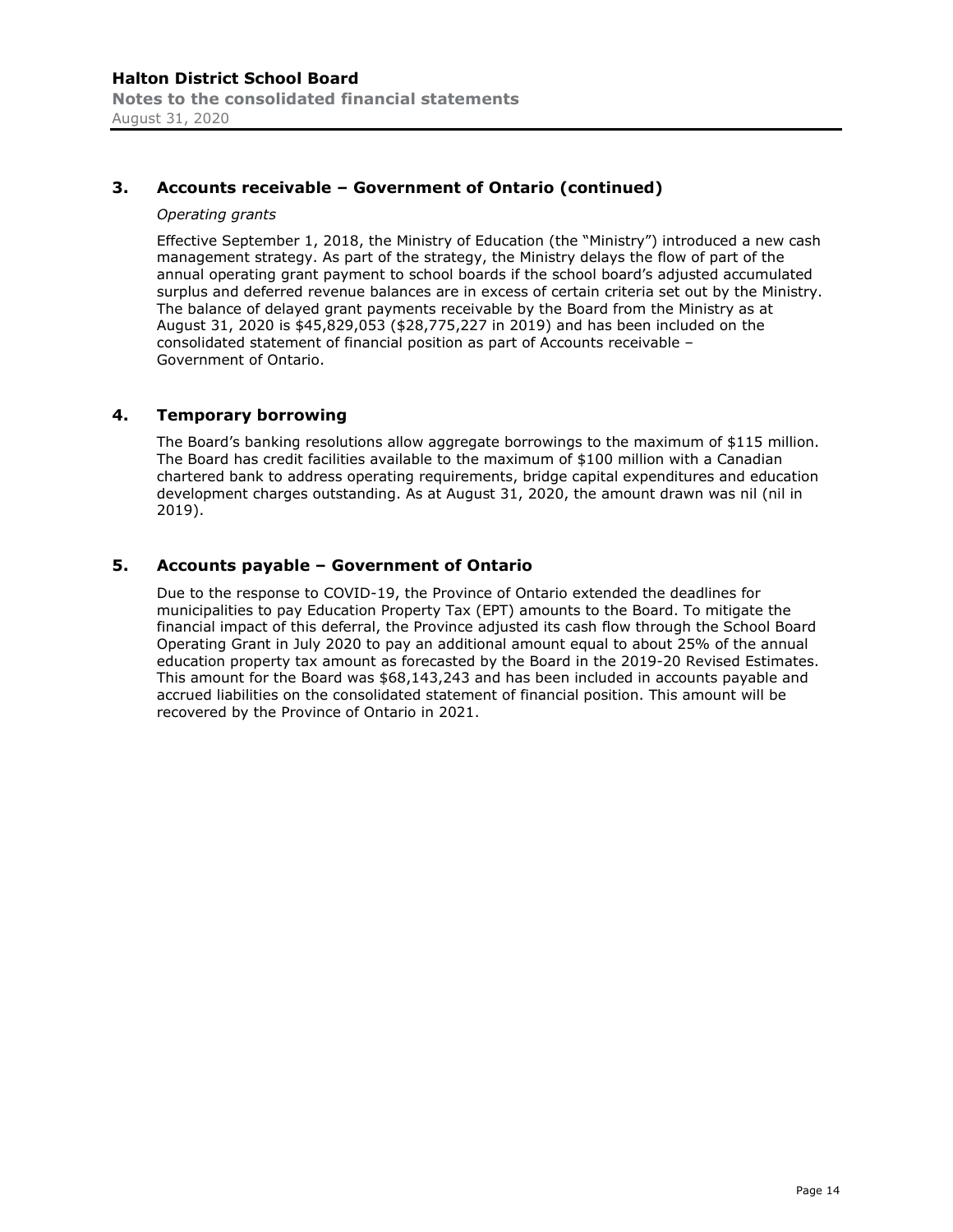**Notes to the consolidated financial statements** August 31, 2020

# **6. Net long-term liabilities**

Net long-term liabilities on the consolidated statement of financial position is comprised of Ontario Financing Authority (OFA) and Ontario School Boards Financing Corporation (OSBFC) debentures as follows:

|                                                     | 2020<br>\$  | 2019<br>\$  |
|-----------------------------------------------------|-------------|-------------|
| Debentures                                          |             |             |
| OSBFC, Series 2003-A2, 5.800%,                      |             |             |
| maturing November 2028                              | 14,256,984  | 15,523,050  |
| OSBFC, Series 2004-A1, 5.483%,                      |             |             |
| maturing November 2029                              | 21,951,623  | 23,672,287  |
| OSBFC, Series 2005-A1, 4.789%, maturing August 2030 | 6,549,382   | 7,049,592   |
| OFA, Bylaw 06090, 4.560%, maturing November 2031    | 12,114,926  | 12,900,924  |
| OFA, Bylaw 08012, 4.900%, maturing March 2033       | 25,457,954  | 26,860,290  |
| OFA, Bylaw 09037, 5.062%, maturing March 2034       | 853,878     | 895,691     |
| OFA, Bylaw 09036, 5.062%, maturing March 2034       | 4,618,634   | 4,844,802   |
| OFA, Bylaw 09125, 5.384%, maturing May 2034         | 7,145,683   | 7,480,612   |
| OFA, Bylaw 10052, 5.232%, maturing May 2035         | 9,776,543   | 10,200,889  |
| OFA, Bylaw 10107, 4.947%, maturing May 2035         | 15,438,738  | 16,119,662  |
| OFA, Bylaw 11034, 4.833%, maturing March 2035       | 15,185,727  | 15,813,131  |
| OFA, Bylaw 11155, 3.970%, maturing November 2036    | 12,312,055  | 12,831,935  |
| OFA, Bylaw 12024, 3.564%, maturing March 2037       | 15,231,740  | 15,883,582  |
| OFA, Bylaw 13030, 3.799%, maturing March 2038       | 40,030,122  | 41,575,159  |
| OFA, Bylaw 13120, 4.037%, maturing October 2028     | 11,158,645  | 12,245,281  |
| OFA, Bylaw 14025, 4.003%, maturing March 2039       | 23,832,433  | 24,668,122  |
| OFA, Bylaw 15010, 2.993%, maturing March 9, 2040    | 1,053,044   | 1,091,497   |
| OFA, Bylaw 16024, 3.242%, maturing March 15, 2041   | 150,199     | 155,181     |
| OFA, Bylaw 17020, 3.594%, maturing March 14, 2042   | 1,320,621   | 1,359,920   |
| Net long-term liabilities                           | 238,438,931 | 251,171,607 |

Of the net long-term liabilities outstanding of \$238,438,931, principal plus interest payable over the next five years and subsequent payments to maturity are as follows:

|                           | Principal   | Interest<br>ፍ | Total       |
|---------------------------|-------------|---------------|-------------|
|                           |             |               |             |
| 2020/21                   | 13,336,535  | 10,701,141    | 24,037,676  |
| 2021/22                   | 13,969,707  | 10,067,969    | 24,037,676  |
| 2022/23                   | 14,633,648  | 9,404,028     | 24,037,676  |
| 2023/24                   | 15,329,885  | 8,707,791     | 24,037,676  |
| 2024/25                   | 16,060,023  | 7,977,653     | 24,037,676  |
| Total                     | 73,329,798  | 46,858,582    | 120,188,380 |
| Thereafter                | 165,109,133 | 39,807,395    | 204,916,528 |
| Net long-term liabilities | 238,438,931 | 86,665,977    | 325,104,908 |
|                           |             |               |             |

Interest payments on long-term liabilities amounted to \$11,304,999 (\$11,880,927 in 2019) (Note 7).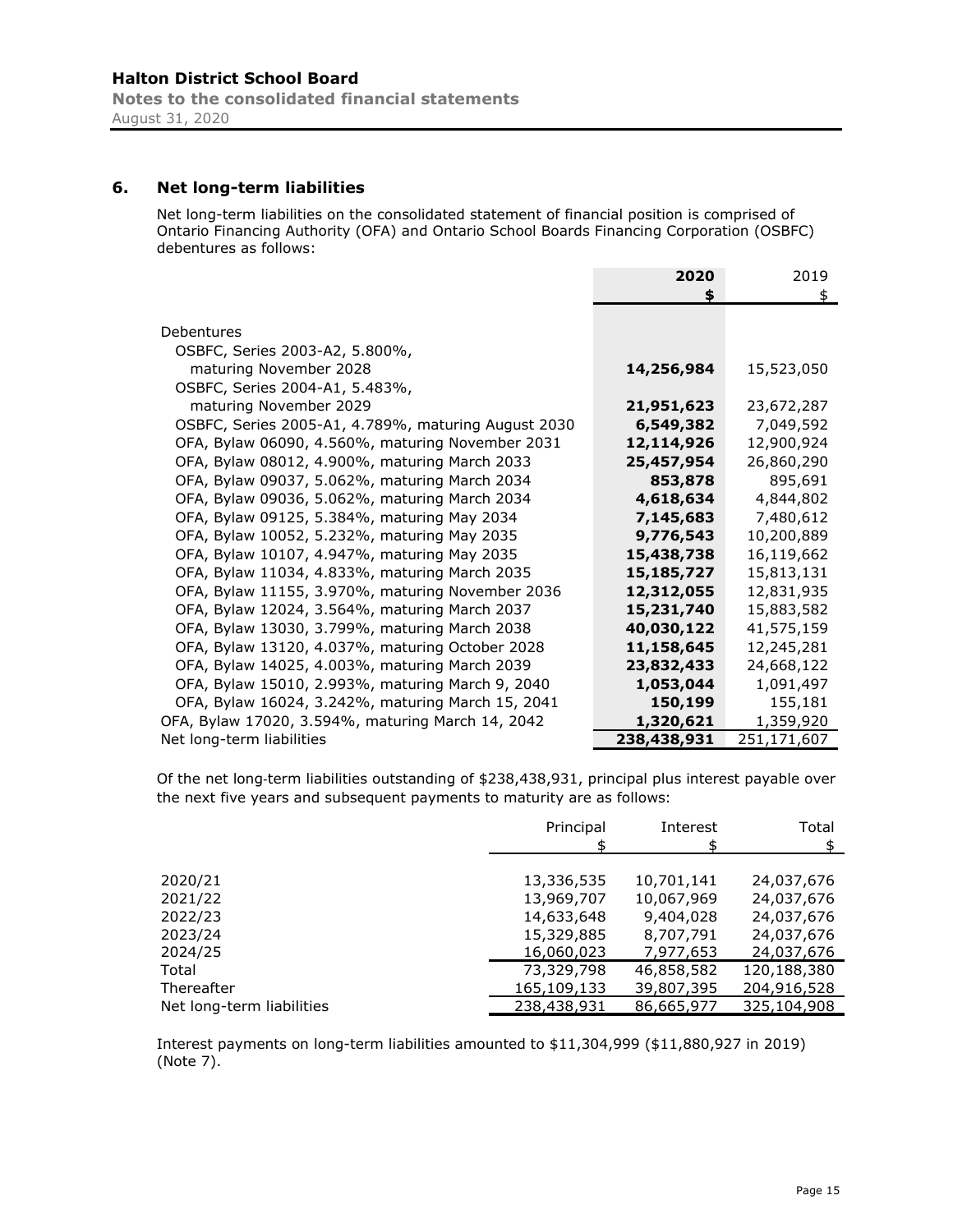# **7. Debt charges and capital loan interest**

Debt charges and capital loan interest includes principal and interest payments as follows:

|                                             | 2020       | 2019       |
|---------------------------------------------|------------|------------|
|                                             | S          |            |
|                                             |            |            |
| Principal payments on long-term liabilities | 12,732,676 | 12,156,749 |
| Interes t payments on long term liabilities | 11,304,999 | 11,880,927 |
| Interest payments on temporary financing    |            |            |
| of capital projects                         | 367,888    | 361,365    |
|                                             | 24,405,563 | 24,399,041 |

#### **8. Deferred revenue**

Revenue received and that have been set aside for specific purposes by legislation, regulation or agreement are included in deferred revenue and reported on the consolidated statement of financial position.

Deferred revenue set-aside for specific purposes by legislation, regulation or agreement as at August 31, 2020 is comprised of:

|                                 | Balance as at<br>August 31,<br>2019 | <b>Disposition of</b><br><b>The Centre</b><br>(Note 1) | <b>Contributions</b><br>received | <b>Revenue</b><br>recognized in<br>the period | <b>Transfers to</b><br>deferred capital<br>contributions | Balance as at<br>August 31,<br>2020 |
|---------------------------------|-------------------------------------|--------------------------------------------------------|----------------------------------|-----------------------------------------------|----------------------------------------------------------|-------------------------------------|
|                                 |                                     |                                                        |                                  |                                               |                                                          |                                     |
|                                 |                                     |                                                        |                                  |                                               |                                                          |                                     |
| Renewable energy-capital        | 93,245                              |                                                        |                                  |                                               | 44,491                                                   | 48,754                              |
| School renewal                  | 8,875,508                           | $\qquad \qquad \blacksquare$                           | 10,105,764                       | 2,558,642                                     | 7,239,261                                                | 9,183,369                           |
| Special education               | 1,154,449                           | $\qquad \qquad$                                        | 95,579,822                       | 95,028,984                                    |                                                          | 1,705,287                           |
| Legislative grants              | 827,370                             | -                                                      | 30,859,680                       | 28,415,980                                    | 3,271,070                                                |                                     |
| Other provinical grants         | 451,695                             | (451, 695)                                             | 202,446                          | 202,446                                       |                                                          |                                     |
| Other Ministry of               |                                     |                                                        |                                  |                                               |                                                          |                                     |
| Education grants                | 605,476                             |                                                        | 3,419,015                        | 3,630,221                                     |                                                          | 394,270                             |
| Education development           |                                     |                                                        |                                  |                                               |                                                          |                                     |
| charges                         |                                     |                                                        | 13,803,278                       | 13,803,278                                    |                                                          |                                     |
| Other third party               | 1,002,410                           | (959, 250)                                             | 2,039,232                        | 2,075,299                                     |                                                          | 7,093                               |
| Proceeds (costs) of disposition | 12,196,338                          |                                                        | (26, 183)                        |                                               | 4,062,062                                                | 8,108,093                           |
| Total deferred revenue          | 25,206,491                          | (1,410,945)                                            | 155,983,054                      | 145,714,850                                   | 14,616,884                                               | 19,446,866                          |

# **9. Deferred capital contributions**

Deferred capital contributions include grants and contributions received that are used for the acquisition of tangible capital assets in accordance with regulation 395/11 that have been expended by year end. The contributions are amortized into revenue over the life of the asset acquired.

|                                                    | 2020           | 2019           |
|----------------------------------------------------|----------------|----------------|
|                                                    | S              |                |
|                                                    |                |                |
| Balance, beginning of year                         | 585,920,862    | 570,408,258    |
| Disposition of The Centre (Note 1)                 | (359, 052)     |                |
| Net additions to deferred capital contributions    | 61,828,999     | 45,319,815     |
| Deferred capital contributions - grants recognized | (31, 135, 549) | (29, 807, 211) |
| Balance, end of year                               | 616,255,260    | 585,920,862    |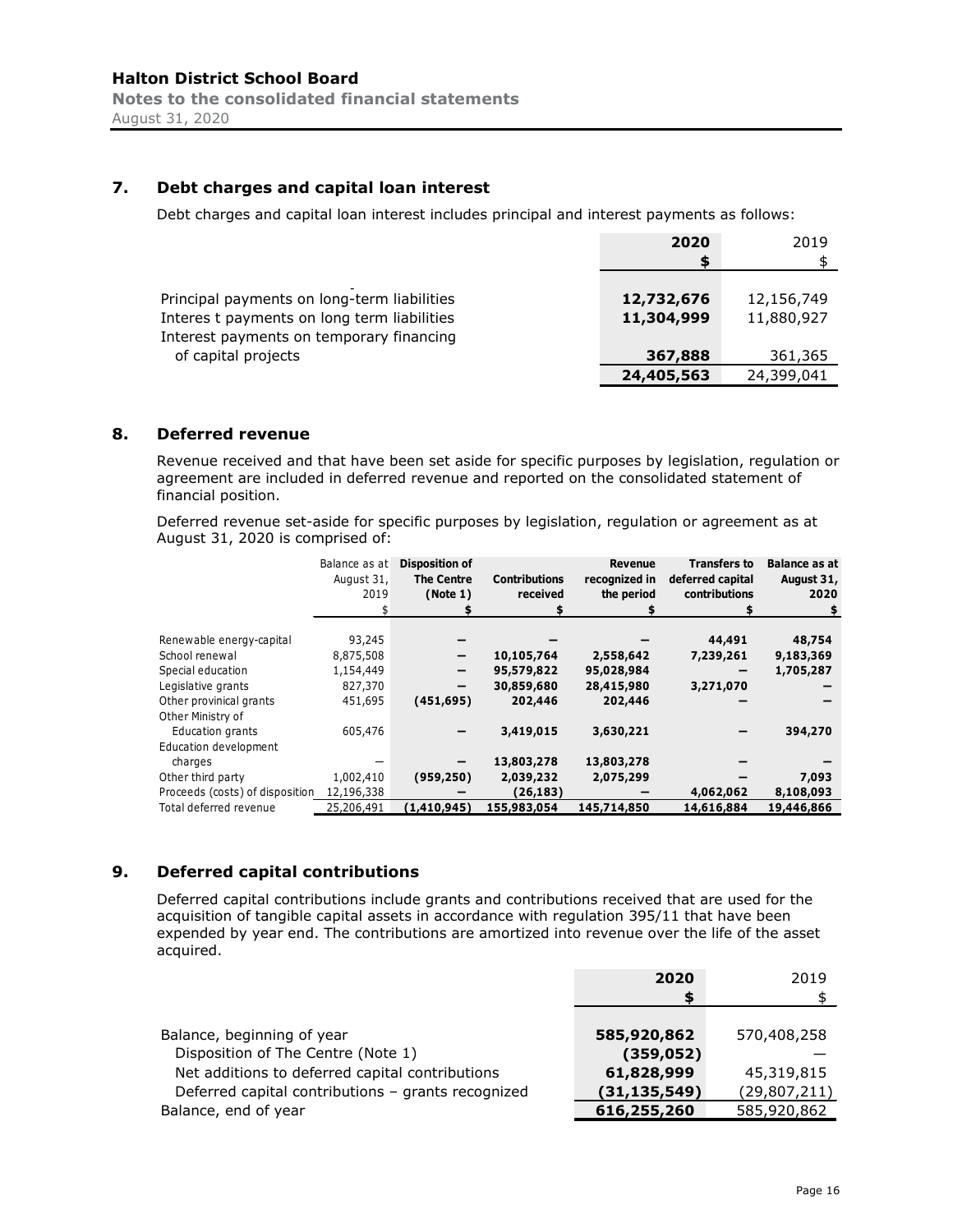# **10. Retirement and other employee future benefits**

|                                                                                    | <b>Retirement</b><br>gratuities<br>\$ | Post<br>retirement<br>benefits<br>\$ | Workplace<br>safety<br>insurance<br>board<br>\$ | <b>Sick leave</b><br>top-up<br>benefits<br>\$ | 2020<br><b>Total</b><br>employee<br>future<br>benefits<br>\$ | 2019<br>Total<br>employee<br>future<br>benefits<br>\$ |
|------------------------------------------------------------------------------------|---------------------------------------|--------------------------------------|-------------------------------------------------|-----------------------------------------------|--------------------------------------------------------------|-------------------------------------------------------|
| Accrued employee future<br>benefit obligation<br>Unamortized actuarial<br>(losses) | 15,082,566<br>(1,674,212)             | 665,157<br>(24,886)                  | 11,880,043                                      | 442,495                                       | 28,070,261<br>(1,699,098)                                    | 27,104,959<br>(1,624,307)                             |
| Employee future benefits<br>liability                                              | 13,408,354                            | 640,271                              | 11,880,043                                      | 442,495                                       | 26,371,163                                                   | 25,480,652                                            |

The Board has designated reserves for certain of these employee future benefit obligations. The balance of these reserves totaled \$1,216,211 at August 31, 2020 (\$2,349,211 in 2019).

|                                                   | Retirement<br>gratuities | <b>Post</b><br>retirement<br>benefits | <b>Workplace</b><br>safety<br>insurance<br>board | <b>Sick leave</b><br>top-up<br>benefits | 2020<br><b>Total</b><br>employee<br>future<br>benefits<br>S | 2019<br>Total<br>employee<br>future<br>benefits<br>S. |
|---------------------------------------------------|--------------------------|---------------------------------------|--------------------------------------------------|-----------------------------------------|-------------------------------------------------------------|-------------------------------------------------------|
| Recognition of<br>unamortized<br>actuarial losses |                          |                                       |                                                  |                                         |                                                             |                                                       |
| (gains)                                           | 346,685                  |                                       |                                                  | (49, 752)                               | 296,933                                                     | 212,157                                               |
| Current year<br>benefit cost                      |                          | 112,314                               | 5,142,413                                        | 442,495                                 | 5,697,222                                                   | 4,257,142                                             |
| Plan amendment                                    |                          |                                       |                                                  |                                         |                                                             | 538,522                                               |
| Interest on accrued<br>benefit obligation         | 314,250                  | 11,940                                | 207,416                                          |                                         | 533,606                                                     | 740,446                                               |
| Employee future<br>benefits expense               | 660,935                  | 124,254                               | 5,349,829                                        | 392,743                                 | 6,527,761                                                   | 5,748,267                                             |

Above amounts exclude pension contributions to the Ontario Municipal Employees Retirement System, a multi-employer pension plan, described below.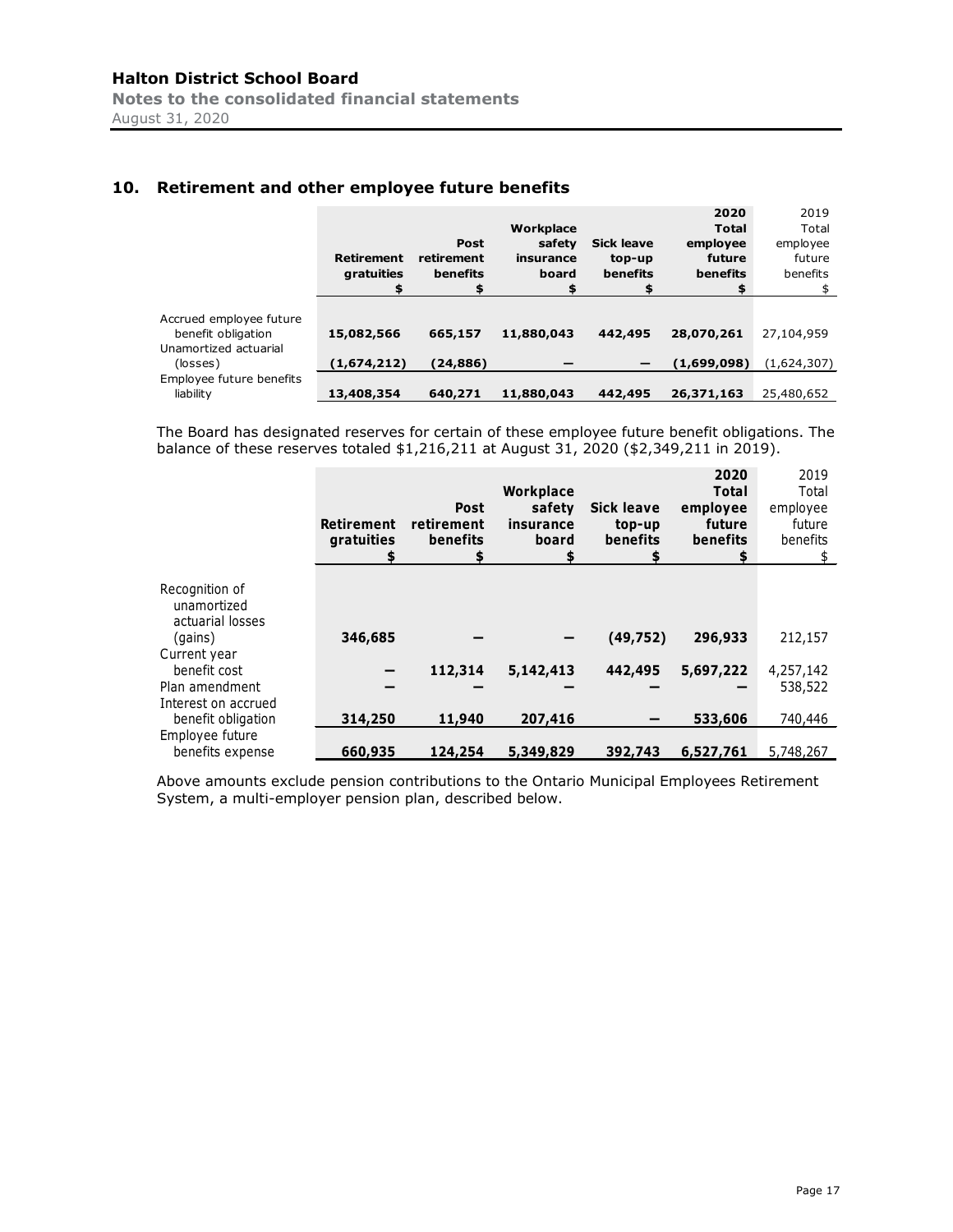# **10. Retirement and other employee future benefits (continued)**

#### *Actuarial assumptions*

The accrued benefit obligations for employee future benefit plans as at August 31, 2020 are based on actuarial valuations completed for accounting purposes as at August 31, 2020. These actuarial valuations take into account any plan changes and the economic assumptions used in these valuations are the Board's best estimates of expected rates of:

|                                       | 2020<br>$\frac{0}{0}$ | 2019<br>$\%$ |
|---------------------------------------|-----------------------|--------------|
| Inflation                             |                       |              |
| Retirement gratuities                 | 1.50                  | 1.50         |
| Healthcare cost escalation<br>Dental  | 4.50                  | 3.50         |
| Health                                | 7.25                  | 7.50         |
| Discount on accrued benefit obligaton |                       |              |
| Retirement gratuities                 | 1.40                  | 2.00         |
| Post-retirement benefits              | 1.40                  | 2.00         |

#### *Ontario Teachers' Pension Plan*

Teachers and related employee groups are eligible to be members of Ontario Teachers' Pension Plan. Employer contributions for these employees are provided directly by the Province of Ontario. The pension costs and obligations related to this plan are a direct responsibility of the Province. Accordingly, no costs or liabilities related to this plan are included in the Board's consolidated financial statements.

During the year ended August 31, 2020, the employee contributions to this plan were \$43,377,059 (\$45,112,404 in 2019).

#### *Ontario Municipal Employees Retirement System*

All permanent non-teaching employees of the Board are eligible to be members of Ontario Municipal Employees Retirement System (OMERS), a multi-employer pension plan. The plan provides defined pension benefits to employees based on their length of service and rates of pay. The Board contributions equal the employee contributions to the plan. During the year ending August 31, 2020, the Board contributed \$8,868,304 (\$8,655,144 in 2019) to the plan. As this is a multi-employer pension plan, these contributions are the Board's pension benefit expenses. No pension liability for this type of plan is included in the Board's consolidated financial statements, as these obligations are a direct responsibility of OMERS.

#### *Retirement gratuities*

The Board provides retirement gratuities to certain groups of employees hired prior to specified dates. The Board provides these benefits through an unfunded defined benefit plan. The benefit costs and liabilities related to this plan are included in the Board's Consolidated financial statements. As a result of the 2012 plan change, the amount of the gratuities payable to eligible employees at retirement is based on their salary, accumulated sick days, and years of service at August 31, 2012. Retirement of gratuities expensed amounted to \$660,935 (\$730,859 in 2019).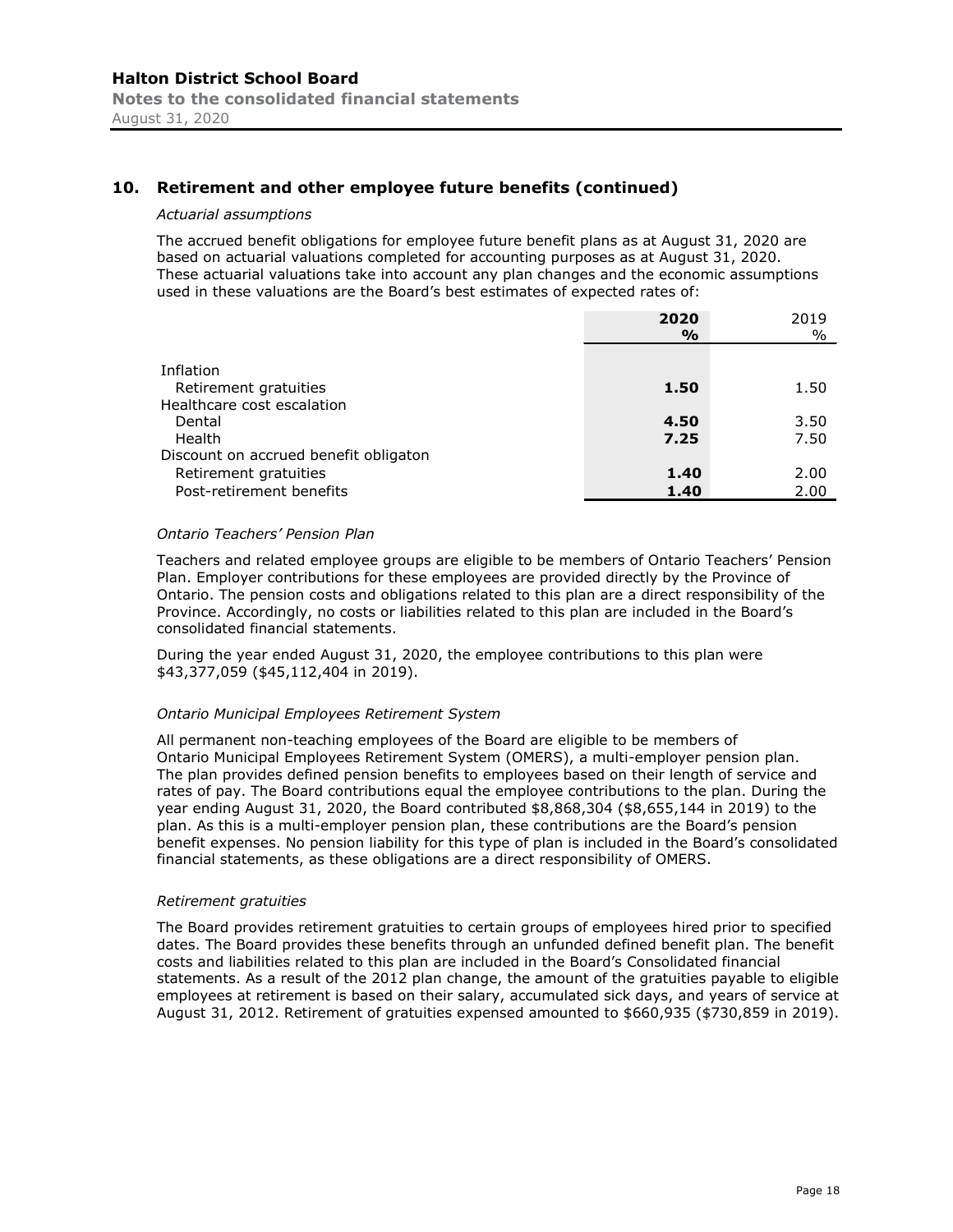# **10. Retirement and other employee future benefits (continued)**

#### *Post-retirement benefits*

The Board continues to provide post-retirement health and dental benefits to certain employee groups after retirement until the members reach 65 years of age. The premiums are based on the Board experience and retirees' premiums are subsidized by the board. The benefit costs and liabilities related to the plan are provided through an unfunded defined benefit plan and are included in the Board's consolidated financial statements. Employees retiring on or after December 15, 2020, no longer qualify for board subsidized premiums or contributions.

#### *Other employee future benefits*

#### *Workplace Safety Insurance Board*

The Board is a Schedule 2 employer under the Workplace Safety and Insurance Act ("Act") and, as such, assumes responsibility for the payment of all claims to its injured workers under the Act.

Occurrences between \$1,000,000 and \$25,000,000 are insured under third party insurance coverage. The Board participates in the Workers' Compensation Assistance Program with the School Boards' Co-operative Inc. (SBCI). For an annual fee, this program provides funds to Participating Members that incur claim costs on any workers' compensation incident between \$500,000 and \$1,000,000. The Board is self-insured for all other occurrences. The benefit costs and liabilities related to this plan are included in the Board's consolidated financial statements. School boards are required to provide salary top-up to a maximum of 4½ years for employees receiving payments from the Workplace Safety and Insurance Board, where the collective agreements negotiated prior to 2012 included such provisions.

As of August 31, 2020, these obligations, as actuarially determined, amounted to \$11,880,043 (\$9,068,949 in 2019) and are included in Employee future benefits payable.

The change in this amount from the previous year has been reflected in the consolidated statement of operations.

#### *Long-term disability salary compensation*

The costs of salary compensation paid to employees on long-term disability leave are fully insured and are not included in the defined benefit plan.

#### *Sick leave top-up benefits*

A maximum of 11 unused sick leave days from the current year may be carried forward into the following year only, to be used to top-up salary for illnesses paid through the short-term leave and disability plan in that year. The accrued benefit obligation for the sick leave top-up is based on an actuarial valuation for accounting purposes as of August 31, 2020. This actuarial valuation is based on assumptions about future events.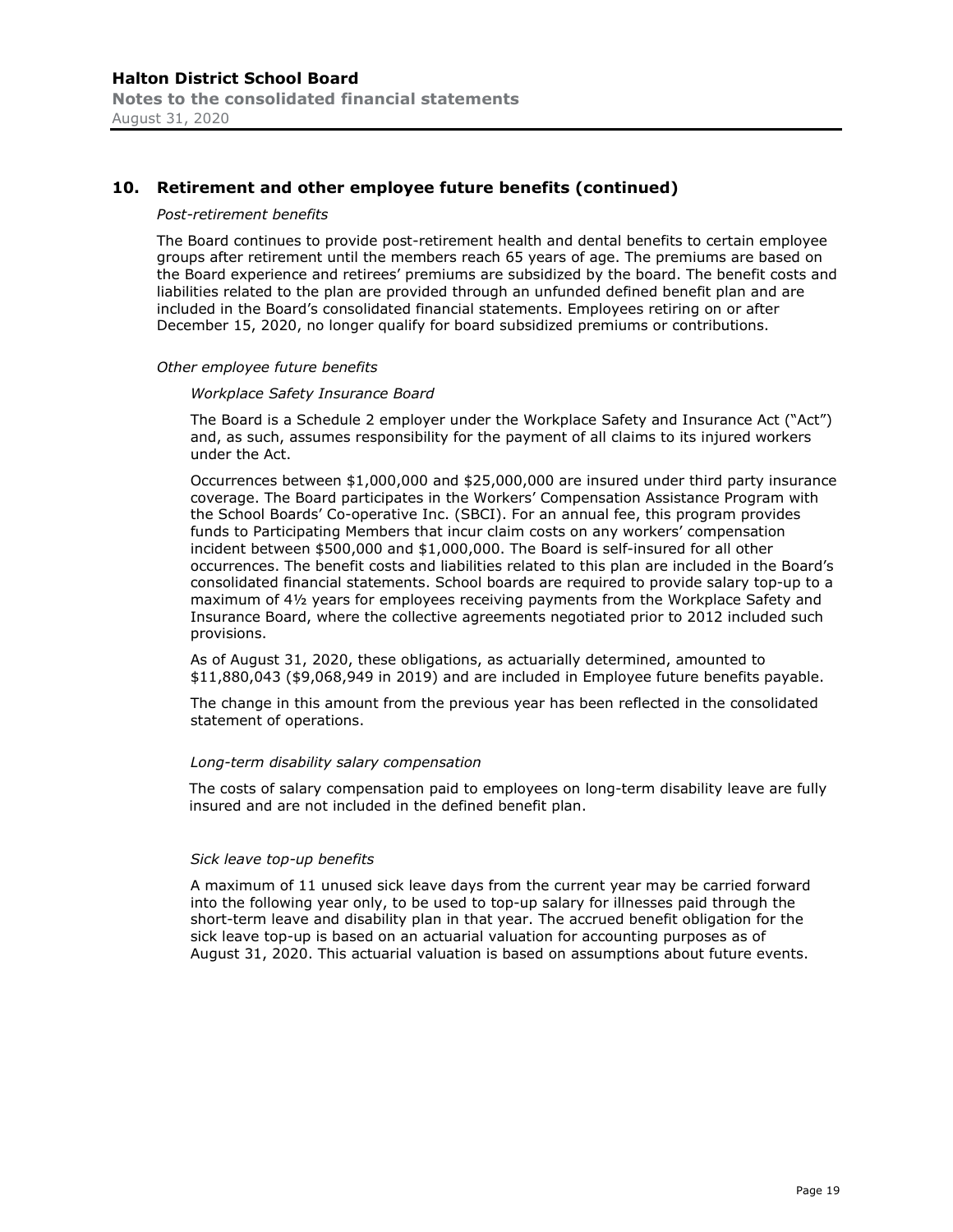**Notes to the consolidated financial statements** August 31, 2020

# **11. Tangible capital assets**

|                                    |               |                  | Disposals,        |                |               |
|------------------------------------|---------------|------------------|-------------------|----------------|---------------|
|                                    | Cost          | <b>Additions</b> | including         | To/from        | Cost          |
|                                    | August 31,    | and              | disposition of    | construction   | August 31,    |
|                                    | 2019          | betterments      | <b>The Centre</b> | in progress    | 2020          |
|                                    | \$            |                  |                   |                |               |
|                                    |               |                  |                   |                |               |
| <b>HDSB</b>                        |               |                  |                   |                |               |
| Land                               | 221,172,453   | 7,234,847        |                   |                | 228,407,300   |
| Land improvements                  | 43,549,476    | 3,579,515        |                   |                | 47,128,991    |
| Buildings (40 yrs)                 | 805,702,916   | 40,045,605       |                   | 25,463,197     | 871,211,718   |
| Other buildings                    | 112,268       |                  |                   |                | 112,268       |
| Portable structures                | 7,219,093     |                  |                   |                | 7,219,093     |
| Construction in progress           | 25,463,197    | 14,701,875       |                   | (22, 941, 023) | 17,224,049    |
| Pre-acquisition costs - land       | 310,601       | 155,826          |                   |                | 466,427       |
| Pre-acquisitions costs - buildings | 3,118,025     | 139,730          |                   | (2,522,174)    | 735,581       |
| Equipment (5 years)                | 449,262       | 77,410           | (121, 131)        |                | 405,541       |
| Equipment (10 years)               | 4,394,365     | 146,315          | (716, 755)        |                | 3,823,925     |
| Equipment (15 years)               | 1,897,221     | 131,869          |                   |                | 2,029,090     |
| First time equpping                | 15,769,181    | 918,574          | (3,972,164)       |                | 12,715,591    |
| Furniture                          | 901,962       | 26,511           | (168, 290)        |                | 760,183       |
| Computer hardware                  | 10,072,769    | 2,061,595        | (4,975,518)       |                | 7,158,846     |
| Computer software                  | 1,531,935     |                  | (820, 174)        |                | 711,761       |
| Leasehold improvements             |               |                  |                   |                |               |
| - buildings                        |               | 331,429          |                   |                | 331,429       |
|                                    | 1,141,664,724 | 69,551,101       | (10,774,032)      |                | 1,200,441,793 |
|                                    |               |                  |                   |                |               |
| The Centre                         |               |                  |                   |                |               |
| Computers                          | 19,597        |                  | (19, 597)         |                |               |
| Leasehold improvements             | 394,912       |                  | (394, 912)        |                |               |
|                                    | 414,509       | -                | (414,509)         | —              |               |

|                                    | Accumulated<br>amortization<br>Balance at<br>August 31,<br>2019<br>\$ | Amortization<br>\$ | Disposals,<br>including<br>disposition of<br><b>The Centre</b> | <b>Accumulated</b><br>amortization<br><b>Balance at</b><br>August 31,<br>2020 | <b>Net</b><br>book value<br>2020 | Net<br>book value<br>2019<br>\$ |
|------------------------------------|-----------------------------------------------------------------------|--------------------|----------------------------------------------------------------|-------------------------------------------------------------------------------|----------------------------------|---------------------------------|
|                                    |                                                                       |                    |                                                                |                                                                               |                                  |                                 |
| <b>HDSB</b>                        |                                                                       |                    |                                                                |                                                                               |                                  |                                 |
| Land                               |                                                                       |                    |                                                                |                                                                               | 228,407,300                      | 221,172,453                     |
| Land improvements                  | 17,965,260                                                            | 3,060,662          |                                                                | 21,025,922                                                                    | 26,103,069                       | 25,584,216                      |
| Buildings (40 yrs)                 | 281,216,911                                                           | 24,747,314         |                                                                | 305,964,225                                                                   | 565,247,493                      | 524,486,005                     |
| Other buildings                    | 30,872                                                                | 5,614              |                                                                | 36,486                                                                        | 75,782                           | 81,396                          |
| Portable structures                | 5,349,497                                                             | 369,408            |                                                                | 5,718,905                                                                     | 1,500,188                        | 1,869,596                       |
| Construction in progress           |                                                                       |                    |                                                                |                                                                               | 17,224,049                       | 25,463,197                      |
| Pre-acquisition costs - land       |                                                                       |                    |                                                                |                                                                               | 466,427                          | 310,601                         |
| Pre-acquisitions costs - buildings |                                                                       |                    |                                                                |                                                                               | 735,581                          | 3,118,025                       |
| Equipment (5 years)                | 216,456                                                               | 78,820             | (121, 131)                                                     | 174,145                                                                       | 231,396                          | 232,806                         |
| Equipment (10 years)               | 2,495,504                                                             | 392,287            | (716, 755)                                                     | 2,171,036                                                                     | 1,652,889                        | 1,898,861                       |
| Equipment (15 years)               | 469,945                                                               | 122,154            |                                                                | 592,099                                                                       | 1,436,991                        | 1,427,276                       |
| First time equpping                | 10,734,635                                                            | 1,310,310          | (3,972,164)                                                    | 8,072,781                                                                     | 4,642,810                        | 5,034,546                       |
| Furniture                          | 401,652                                                               | 79,910             | (168, 290)                                                     | 313,272                                                                       | 446,911                          | 500,310                         |
| Computer hardware                  | 6,911,845                                                             | 1,353,749          | (4,975,518)                                                    | 3,290,076                                                                     | 3,868,770                        | 3,160,924                       |
| Computer software                  | 1,296,401                                                             | 173,035            | (820, 174)                                                     | 649,262                                                                       | 62,499                           | 235,534                         |
| Leasehold improvements             |                                                                       |                    |                                                                |                                                                               |                                  |                                 |
| - buildings                        |                                                                       |                    |                                                                |                                                                               | 331,429                          |                                 |
|                                    | 327,088,978                                                           | 31,693,263         | (10,774,032)                                                   | 348,008,209                                                                   | 852,433,584                      | 814,575,746                     |
|                                    |                                                                       |                    |                                                                |                                                                               |                                  |                                 |
| The Centre                         |                                                                       |                    |                                                                |                                                                               |                                  |                                 |
| Computers                          | 7,028                                                                 |                    | (7,028)                                                        |                                                                               |                                  | 12,569                          |
| Leasehold improvements             | 48,429                                                                |                    | (48,429)                                                       |                                                                               |                                  | 346,483                         |
|                                    | 55,457                                                                |                    | (55, 457)                                                      |                                                                               |                                  | 359,052                         |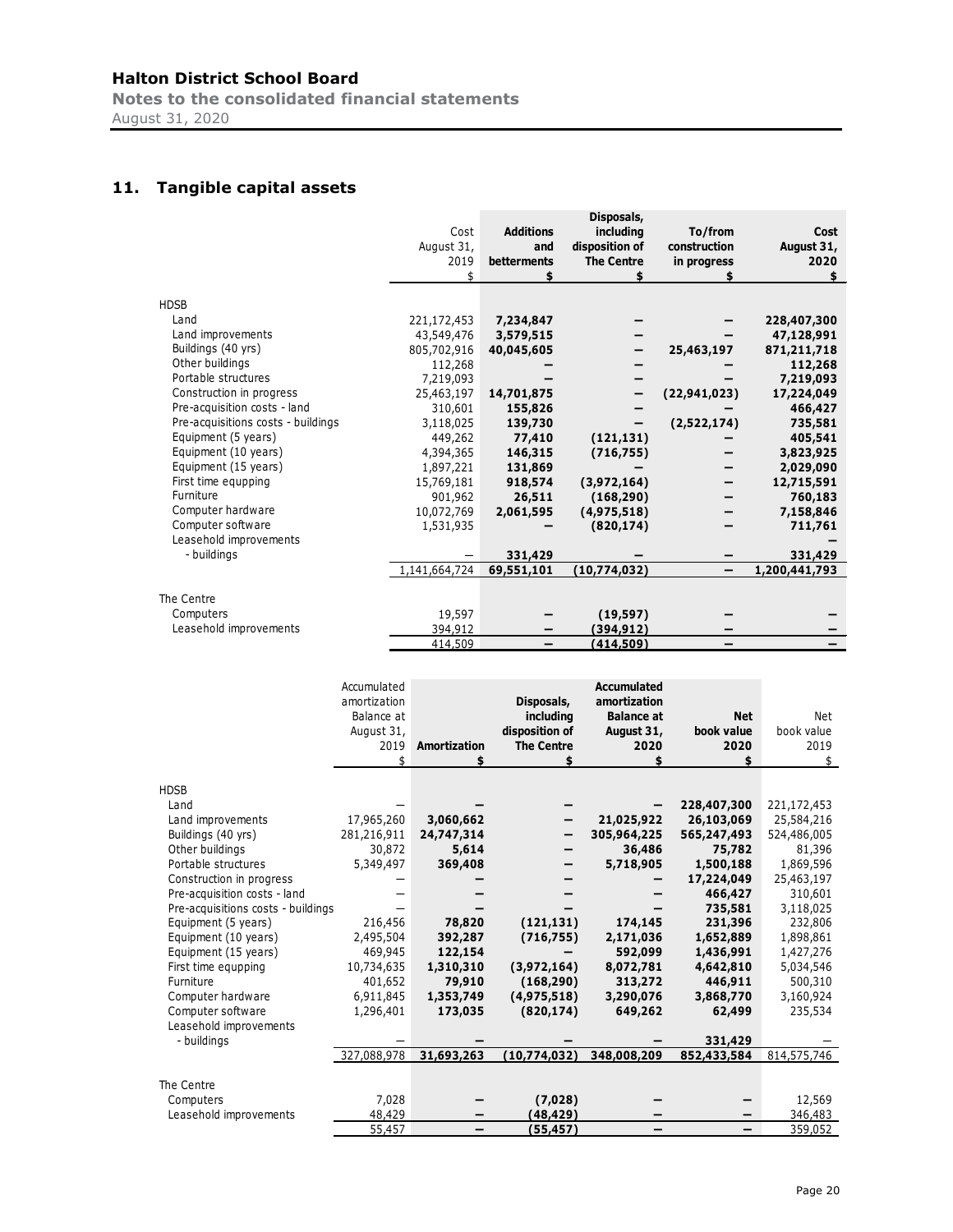# **11. Tangible capital assets (continued)**

*(a) Assets under construction*

Assets under construction which include construction in progress, pre-acquisition costs – land and pre-acquisition costs – building for a total value of \$18,426,057 (\$28,891,823 in 2019) and leasehold improvements – building for a total value of \$331,429 (\$nil in 2019) have not been amortized. Amortization of these assets will commence when the asset is put into service.

# **12. Accumulated surplus**

Accumulated surplus consists of the following

|                                               | 2020<br>\$     | 2019<br>\$    |
|-----------------------------------------------|----------------|---------------|
| Non-designated surplus                        | 28,933,760     |               |
| Amounts internally restricted                 |                |               |
| for future use of the Board                   |                |               |
| Retirement gratuities                         | 1,133,000      | 2,349,211     |
| Fast Track Centre for skills,                 |                |               |
| development and training                      |                | 1,473,573     |
| Other operating                               | 10,198,566     | 12,751,126    |
| Accommodation                                 | 29,384,263     | 41,176,545    |
| Committed capital projects                    |                |               |
| and sinking fund interest                     | 7,304,993      | 7,531,279     |
|                                               | 48,020,822     | 65,281,734    |
| Unavailable for compliance                    |                |               |
| Employee future benefits                      | (545, 356)     | (4,932,970)   |
| Interest accrual                              | (3,090,210)    | (3, 272, 717) |
|                                               | (3,635,566)    | (8, 205, 687) |
|                                               |                |               |
| Revenue recognized for land                   |                |               |
| Land (Note 11)                                | 228,407,300    | 221,172,453   |
| Pre-acquisition costs land (Note 11)          | 466,427        | 310,601       |
| Education development charges outstanding (i) | (25, 372, 589) | (31,569,106)  |
|                                               | 203,501,138    | 189,913,948   |
|                                               |                |               |
| School generated funds                        | 5,301,650      | 5,837,622     |
| Total accumulated surplus                     | 282,121,804    | 252,827,617   |

(i) The Education Act, Part IX, Division E and Ontario Regulation 20/98 (amended by Ontario Regulation 95/02) provide requirements for determining a board's eligibility to impose Education Development Charges ("EDC") on new development, and the calculation of these charges. The accumulated eligible education development charge expenditures may be financed through cash and cash equivalents or temporary borrowing on the consolidated statement of financial position. Interest on education development charges outstanding amounted to \$230,007 (\$496,882 in 2019).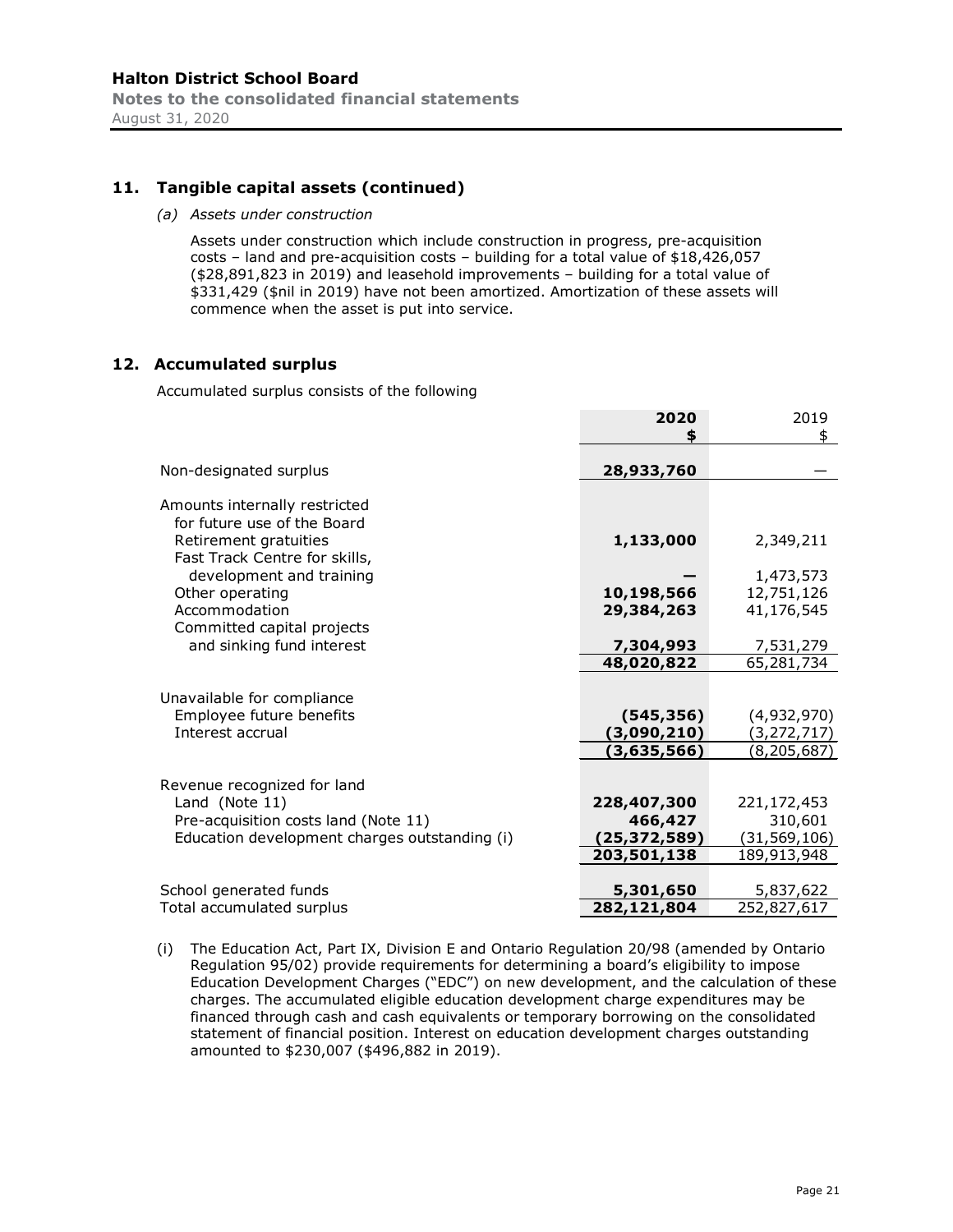# **13. Expenses by object**

The following is a summary of expenses reported in the consolidated statement of operations by object

|                                   |               | 2020          | 2019        |
|-----------------------------------|---------------|---------------|-------------|
|                                   | <b>Budget</b> | <b>Actual</b> | Actual      |
|                                   |               | \$            | \$          |
|                                   |               |               |             |
| Salary and wages                  | 514,550,523   | 507,158,886   | 515,781,190 |
| Employee benefits                 | 87,486,461    | 87,460,107    | 89,126,700  |
| Staff development                 | 3,607,568     | 4,145,171     | 7,084,903   |
| Supplies and services             | 66,808,336    | 48,580,451    | 64,681,376  |
| Interest charges on capital       | 12,151,513    | 11,720,387    | 12,586,514  |
| Rental expenses                   | 124,300       | 116,642       | 169,113     |
| Fees and contract services        | 38,946,625    | 38,592,895    | 38,800,271  |
| Other                             | 2,077,541     | 6,819,042     | 18,075,187  |
| Amortization and write-downs of   |               |               |             |
| tangible capital assets           | 29,203,778    | 31,693,263    | 30,364,961  |
| Loss on disposition of The Centre |               | 1,473,573     |             |
|                                   | 754,956,645   | 737,760,417   | 776,670,215 |

# **14. Ontario School Board Insurance Exchange ("OSBIE")**

The school board is a member of the Ontario School Board Insurance Exchange (OSBIE), a reciprocal insurance company licensed under the Insurance Act. OSBIE insures general public liability, property damage and certain other risks. Liability insurance is available to a maximum of \$27 million per occurrence.

The ultimate premiums over a five year period are based on each member of the reciprocal and the Board's actual claims experience. Periodically, the Board may receive a refund or be asked to pay an additional premium based on its pro rata share of claims experience. The current five year term expires December 31, 2021.

# **15. Contractual obligations and contingent liabilities**

(a) The Board has the following annual lease and contract commitments over the next 5 years with respect to furniture, equipment, computer hardware and software, construction, and portables, totaling \$54,559,597.

|            | \$         |
|------------|------------|
|            |            |
| 2021       | 47,199,757 |
| 2022       | 1,815,556  |
| 2023       | 1,744,231  |
| 2024       | 1,617,737  |
| 2025       | 1,393,220  |
| Thereafter | 789,096    |
|            | 54,559,597 |

(b) As of August 31, 2020 the Board had guarantees outstanding of \$1,501,311 (\$960,740 in 2019) relating to construction projects in progress.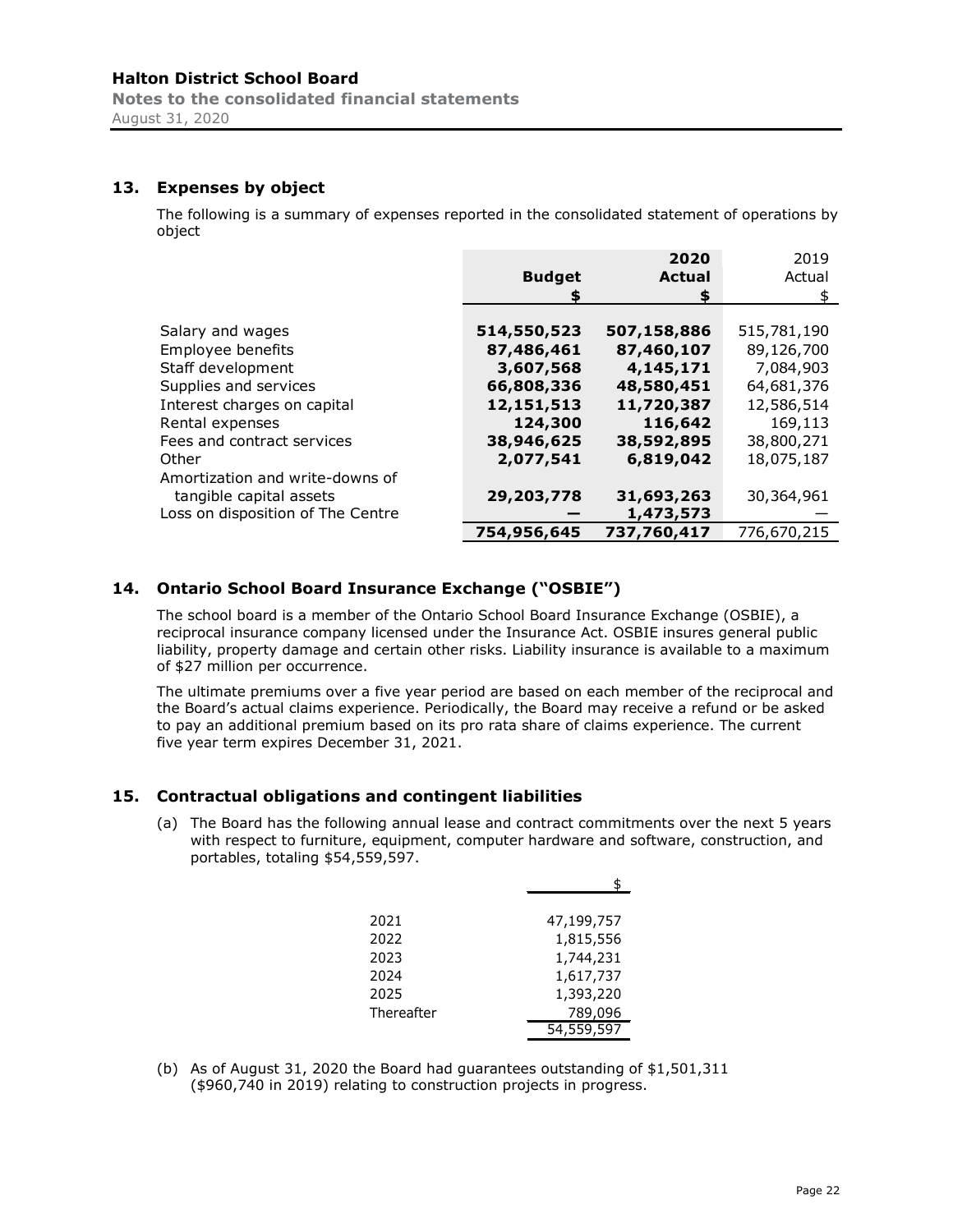#### **15. Contractual obligations and contingent liabilities (continued)**

(c) In the normal course of operations, the Board becomes involved in various claims and legal proceedings. While the final outcome with respect to claims and legal proceedings pending at August 31, 2020 cannot be predicted with certainty, it is in the opinion of the Board that their resolution will not have a material adverse effect on the Board's financial position or results of operations.

#### **16. Partnership in Halton Student Transportation Services**

Transportation services for the Board are provided by Halton Student Transportation Services ("HSTS") in partnership with Halton Catholic District School Board. Under the agreement created at the time HSTS was established, decisions related to the financial and operating activities of HSTS are shared. No partner is in a position to exercise unilateral control. Operations of HSTS have been included in these consolidated financial statements based on the share of net financial resources contributed by the Board during the fiscal period being reported.

This entity is proportionately consolidated in the Board's consolidated financial statements whereby the Board's pro-rata share of assets, liabilities, revenues and expenses of the consortium are included in the Board's consolidated financial statements. Inter-organizational transactions and balances have been eliminated.

|                      |              | 2020         |            | 2019       |
|----------------------|--------------|--------------|------------|------------|
|                      |              | <b>Board</b> |            | Board      |
|                      | <b>Total</b> | portion      | Total      | portion    |
|                      | \$           | \$           | \$         | \$         |
|                      |              |              |            |            |
| Financial position   |              |              |            |            |
| Financial assets     | 236,365      | 144,064      | 110,642    | 68,377     |
| Liabilities          | 259,244      | 158,009      | 139,424    | 86,164     |
| Non-financial assets | 23,639       | 14,408       | 29,542     | 18,257     |
| Accumulated surplus  | 760          | 463          | 760        | 470        |
|                      |              |              |            |            |
| Operations           |              |              |            |            |
| Revenue              | 25,765,149   | 16,873,601   | 25,825,561 | 16,823,079 |
| Expenses             | 25,765,149   | 16,873,601   | 25,825,561 | 16,823,079 |
| Annual surplus       |              |              |            |            |

The following provides condensed financial information:

# **17. Repayment of "55 School Board Trust" funding**

On June 1, 2003, the Board received \$7,294,000 from The 55 School Board Trust (the "Trust") for its capital related debt eligible for provincial funding support pursuant to a 30-year agreement it entered with the Trust. The 55 School Board Trust was created to refinance the outstanding not permanently financed debt of participating boards that are beneficiaries of the Trust. Under the terms of the agreement, The 55 School Board Trust repaid the Board's debt in consideration for the assignment by the Board to the Trust of future provincial grants payable to the Board in respect of the not permanently financed debt.

As a result of the above agreement, the liability in respect of the not permanently financed debt is no longer reflected in the Board's financial position.